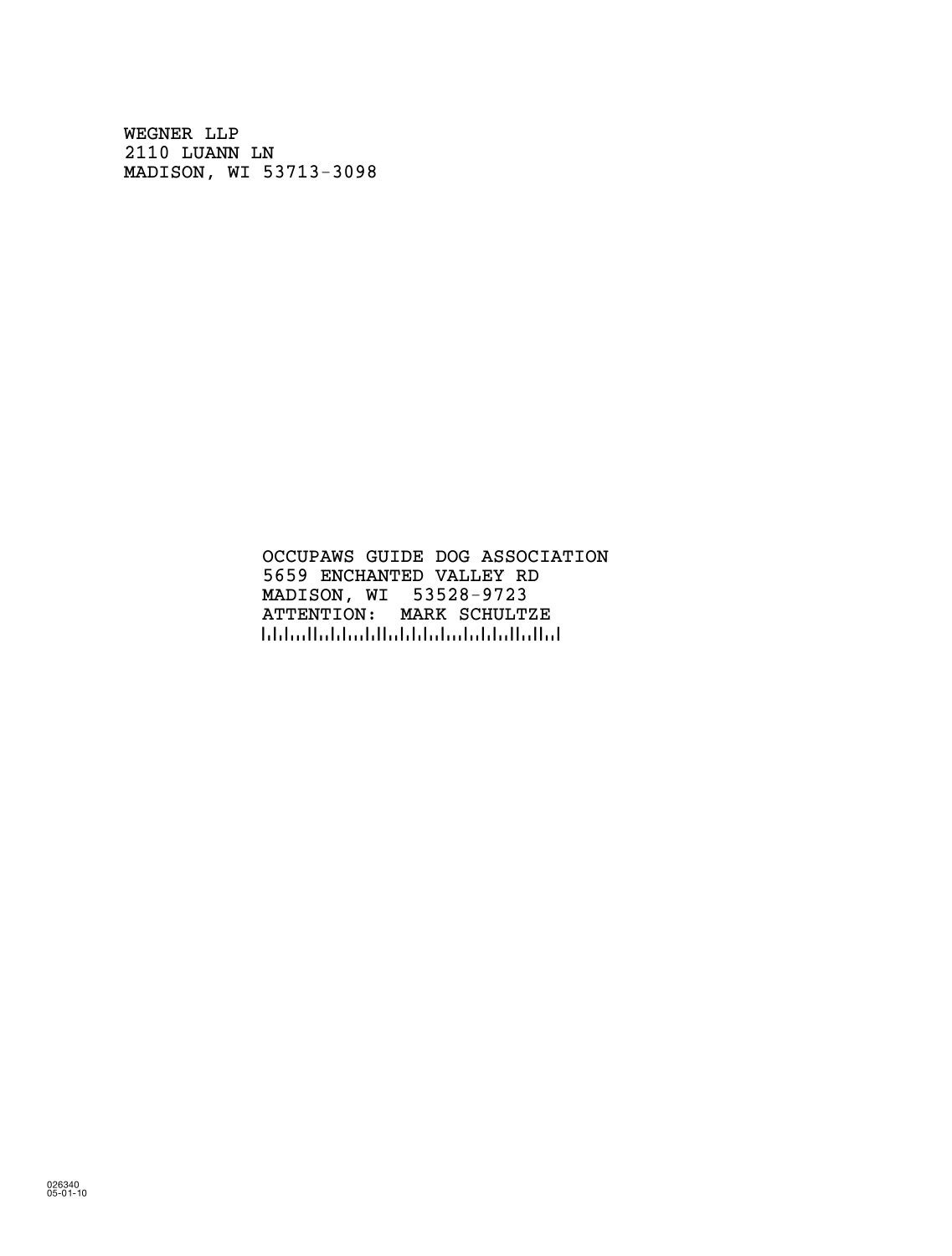|  |  | PUBLIC DISCLOSURE COPY - STATE REGISTRATION NO. 11884-800 |                     |  |
|--|--|-----------------------------------------------------------|---------------------|--|
|  |  |                                                           | $OMB N_0$ 1545-0047 |  |

|  |  | f Organization Exempt From Incom |  |  |  |
|--|--|----------------------------------|--|--|--|
|--|--|----------------------------------|--|--|--|

**990** Return of Organization Exempt From Income Tax  $\frac{6048 \text{ No. 1545-004}}{2010}$ **benefit trust or private foundation) Construction** 

| The organization may have to use a copy of this return to satisfy state reporting requirements.

Form



true, correct, and complete. Declaration of preparer (other than officer) is based on all information of which preparer has any knowledge.

| Sign<br>Here                                                                                                       | Signature of officer<br>MARK SCHULTZE,<br>TREASURER<br>Type or print name and title |                      | Date                                            |  |  |
|--------------------------------------------------------------------------------------------------------------------|-------------------------------------------------------------------------------------|----------------------|-------------------------------------------------|--|--|
| Paid                                                                                                               | Print/Type preparer's name<br>GLENN MILLER,<br>CPA                                  | Preparer's signature | Date<br><b>PTIN</b><br>  Check<br>self-employed |  |  |
| $\blacktriangleright$ WEGNER LLP<br>Preparer<br>Firm's name<br>Firm's $EIN$                                        |                                                                                     |                      |                                                 |  |  |
| Firm's address 2110 LUANN LN<br>Use Only                                                                           |                                                                                     |                      |                                                 |  |  |
|                                                                                                                    | MADISON, WI 53713-3098<br>Phone no. $608 - 274 - 4020$                              |                      |                                                 |  |  |
| $\mathbf{X}$ Yes<br><b>No</b><br>May the IRS discuss this return with the preparer shown above? (see instructions) |                                                                                     |                      |                                                 |  |  |
| 032001 02-22-11                                                                                                    | LHA For Paperwork Reduction Act Notice, see the separate instructions.              |                      | Form 990 (2010)                                 |  |  |
|                                                                                                                    | SEE SCHEDULE O FOR ORGANIZATION MISSION STATEMENT CONTINUATION                      |                      |                                                 |  |  |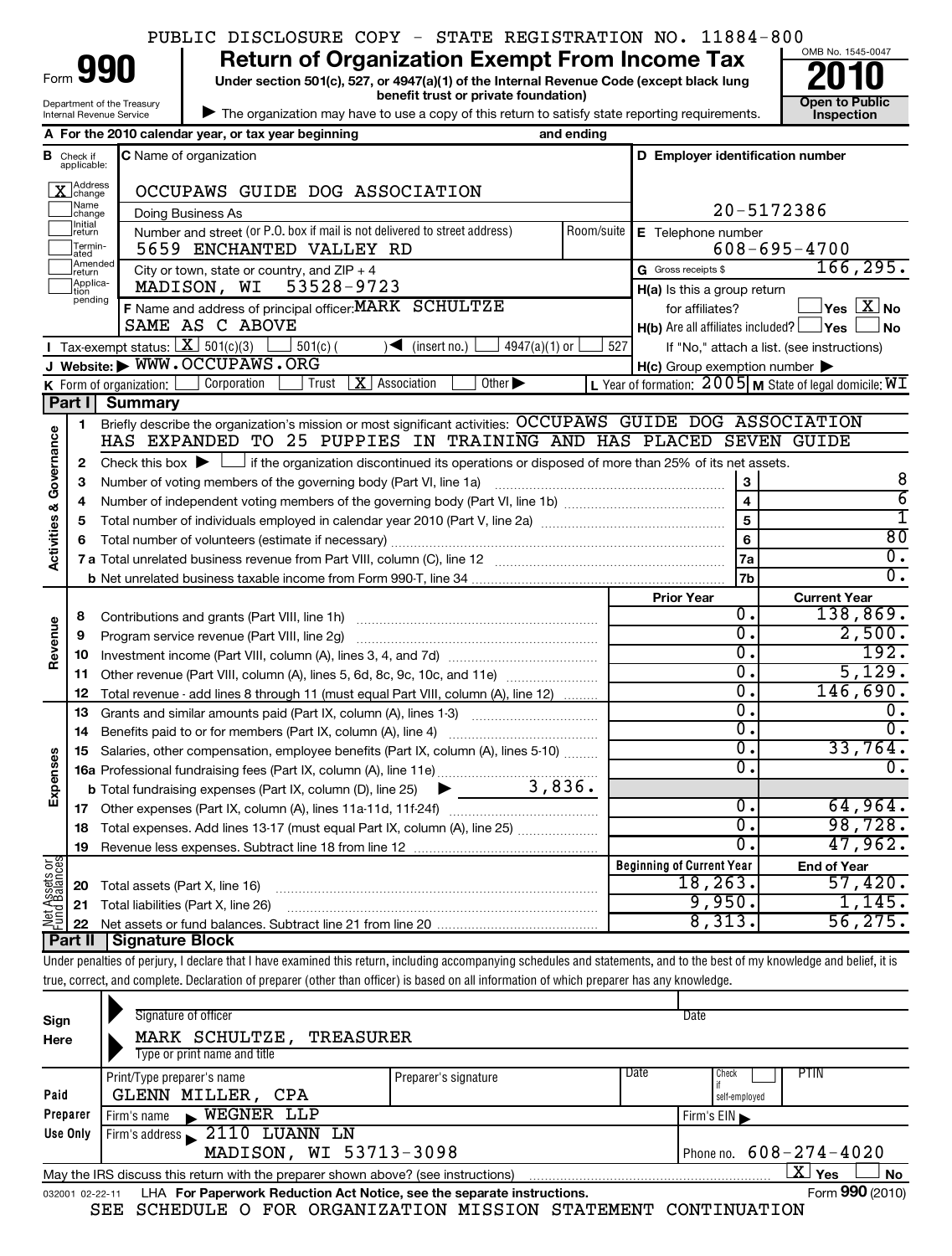|              | OCCUPAWS GUIDE DOG ASSOCIATION<br>Page 2<br>Part III   Statement of Program Service Accomplishments                                                                                          |
|--------------|----------------------------------------------------------------------------------------------------------------------------------------------------------------------------------------------|
|              |                                                                                                                                                                                              |
| 1            | Briefly describe the organization's mission:<br>OUR MISSION IS TO PLACE FULLY TRAINED GUIDE DOGS OF EXCELLENT HEALTH                                                                         |
|              | AND TEMPERAMENT WITH WISCONSIN RESIDENTS WHO HAVE VISUAL IMPAIRMENTS.                                                                                                                        |
| $\mathbf{2}$ | Did the organization undertake any significant program services during the year which were not listed on<br>$\overline{\mathsf{y}}$ es $\overline{\mathbf{X}}$ No                            |
|              | If "Yes," describe these new services on Schedule O.                                                                                                                                         |
| 3            | $\rm\,Ves}$ $\rm \overline{X}$ No<br>Did the organization cease conducting, or make significant changes in how it conducts, any program services?                                            |
| 4            | If "Yes," describe these changes on Schedule O.<br>Describe the exempt purpose achievements for each of the organization's three largest program services by expenses.                       |
|              | Section 501(c)(3) and 501(c)(4) organizations and section 4947(a)(1) trusts are required to report the amount of grants and                                                                  |
| 4a l         | allocations to others, the total expenses, and revenue, if any, for each program service reported.<br>2,500.<br>91, 271. including grants of \$<br>) (Revenue \$<br>(Code:<br>) (Expenses \$ |
|              | OCCUPAWS GUIDE DOG ASSOCIATION ACQUIRES, RAISES, TRAINS, AND PLACES<br>GUIDE DOGS AND CHILDREN'S VISUAL COMPANION DOGS WITH VISUALLY IMPAIRED                                                |
|              | WISCONSIN ADULTS AND CHILDREN. IN 2010, WE PLACED TWO ADULT GUIDE DOGS                                                                                                                       |
|              | AND THREE CHILDREN'S VISUAL COMPANION DOGS AND PROVIDED REVIEW TRAINING<br>TO NINE TEAMS THAT RECEIVED DOGS IN PREVIOUS YEARS.<br>WE ALSO SPOKE TO                                           |
|              | HUNDREDS OF PEOPLE AT SERVICE GROUPS, SCOUT MEETINGS, BUSINESSES, 4-H                                                                                                                        |
|              | GROUPS, HUMANE SOCIETIES, THE WISCONSIN COUNCIL FOR THE BLIND, AND                                                                                                                           |
|              | OTHER ORGANIZATIONS ABOUT VISUAL IMPAIRMENTS AND GUIDE DOGS.                                                                                                                                 |
|              |                                                                                                                                                                                              |
|              |                                                                                                                                                                                              |
| 4b           | (Code: ) (Expenses \$ including grants of \$ ) (Revenue \$                                                                                                                                   |
|              |                                                                                                                                                                                              |
|              |                                                                                                                                                                                              |
|              |                                                                                                                                                                                              |
|              |                                                                                                                                                                                              |
|              |                                                                                                                                                                                              |
|              |                                                                                                                                                                                              |
|              |                                                                                                                                                                                              |
|              |                                                                                                                                                                                              |
| 4с           |                                                                                                                                                                                              |
|              |                                                                                                                                                                                              |
|              |                                                                                                                                                                                              |
|              |                                                                                                                                                                                              |
|              |                                                                                                                                                                                              |
|              |                                                                                                                                                                                              |
|              |                                                                                                                                                                                              |
| 4d           |                                                                                                                                                                                              |
|              | Other program services. (Describe in Schedule O.)<br>(Expenses \$<br>including grants of \$<br>) (Revenue \$                                                                                 |
|              | 91,271.<br>4e Total program service expenses<br>Form 990 (2010)                                                                                                                              |
|              | 032002                                                                                                                                                                                       |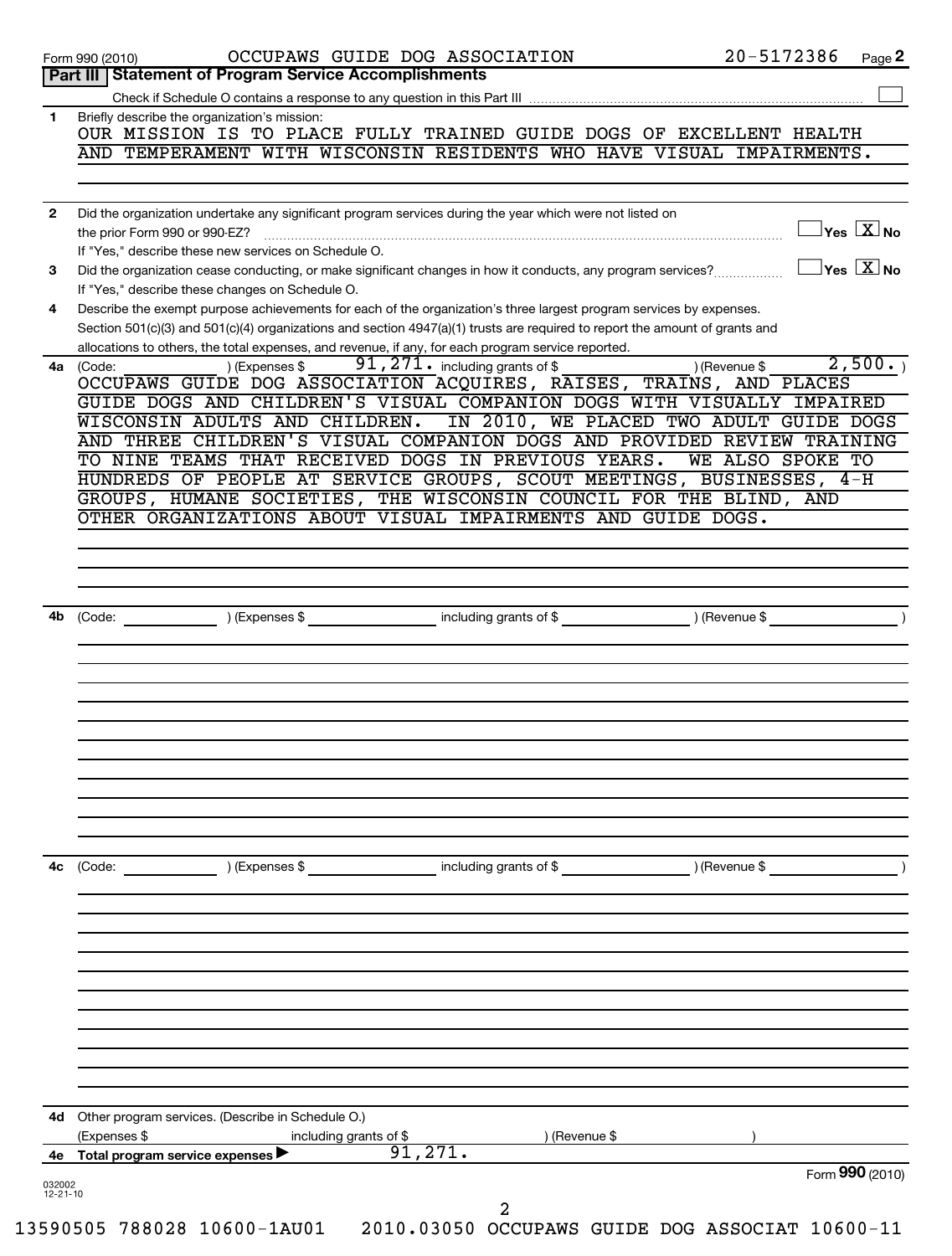|    |                                                                                                                                                                                                                                |                  | Yes                     | No                           |
|----|--------------------------------------------------------------------------------------------------------------------------------------------------------------------------------------------------------------------------------|------------------|-------------------------|------------------------------|
| 1. | Is the organization described in section $501(c)(3)$ or $4947(a)(1)$ (other than a private foundation)?                                                                                                                        |                  |                         |                              |
|    | If "Yes," complete Schedule A                                                                                                                                                                                                  | 1                | х                       |                              |
| 2  | Is the organization required to complete Schedule B, Schedule of Contributors? [111] [12] the organization required to complete Schedule B, Schedule of Contributors? [12] [12] [12] the organization required to complete Sch | $\overline{2}$   | $\overline{\textbf{x}}$ |                              |
| 3  | Did the organization engage in direct or indirect political campaign activities on behalf of or in opposition to candidates for<br>public office? If "Yes," complete Schedule C, Part I                                        | 3                |                         | x                            |
| 4  | Section 501(c)(3) organizations. Did the organization engage in lobbying activities, or have a section 501(h) election in effect                                                                                               | 4                |                         | x                            |
| 5  | Is the organization a section 501(c)(4), 501(c)(5), or 501(c)(6) organization that receives membership dues, assessments, or                                                                                                   |                  |                         |                              |
|    |                                                                                                                                                                                                                                | 5                | N/R                     |                              |
| 6  | Did the organization maintain any donor advised funds or any similar funds or accounts where donors have the right to                                                                                                          |                  |                         |                              |
|    | provide advice on the distribution or investment of amounts in such funds or accounts? If "Yes," complete Schedule D, Part I                                                                                                   | 6                |                         | x                            |
| 7  | Did the organization receive or hold a conservation easement, including easements to preserve open space,                                                                                                                      |                  |                         |                              |
|    | the environment, historic land areas, or historic structures? If "Yes," complete Schedule D, Part II                                                                                                                           | $\overline{7}$   |                         | x                            |
| 8  | Did the organization maintain collections of works of art, historical treasures, or other similar assets? If "Yes," complete<br>Schedule D, Part III                                                                           | 8                |                         | x                            |
| 9  | Did the organization report an amount in Part X, line 21; serve as a custodian for amounts not listed in Part X; or provide                                                                                                    |                  |                         |                              |
|    | credit counseling, debt management, credit repair, or debt negotiation services? If "Yes," complete Schedule D, Part IV                                                                                                        | 9                |                         | x                            |
| 10 | Did the organization, directly or through a related organization, hold assets in term, permanent, or quasi-endowments?<br>If "Yes," complete Schedule D, Part V                                                                | 10               |                         | x                            |
| 11 | If the organization's answer to any of the following questions is "Yes," then complete Schedule D, Parts VI, VII, VIII, IX, or X<br>as applicable.                                                                             |                  |                         |                              |
|    | a Did the organization report an amount for land, buildings, and equipment in Part X, line 10? If "Yes," complete Schedule D,                                                                                                  |                  |                         |                              |
|    | Part VI                                                                                                                                                                                                                        | 11a              |                         | x                            |
|    | <b>b</b> Did the organization report an amount for investments - other securities in Part X, line 12 that is 5% or more of its total                                                                                           |                  |                         |                              |
|    | assets reported in Part X, line 16? If "Yes," complete Schedule D, Part VII                                                                                                                                                    | 11b              |                         | x                            |
|    | c Did the organization report an amount for investments - program related in Part X, line 13 that is 5% or more of its total                                                                                                   |                  |                         |                              |
|    |                                                                                                                                                                                                                                | 11c              |                         | x                            |
|    | d Did the organization report an amount for other assets in Part X, line 15 that is 5% or more of its total assets reported in                                                                                                 | 11d              |                         | x                            |
|    | <b>e</b> Did the organization report an amount for other liabilities in Part X, line 25? If "Yes," complete Schedule D, Part X $\ldots$                                                                                        | 11e              |                         | $\overline{\mathtt{x}}$      |
|    | f Did the organization's separate or consolidated financial statements for the tax year include a footnote that addresses                                                                                                      |                  |                         |                              |
|    | the organization's liability for uncertain tax positions under FIN 48 (ASC 740)? If "Yes," complete Schedule D, Part X                                                                                                         | 11f              |                         | х                            |
|    | 12a Did the organization obtain separate, independent audited financial statements for the tax year? If "Yes," complete                                                                                                        |                  |                         |                              |
|    | Schedule D, Parts XI, XII, and XIII                                                                                                                                                                                            | 12a              |                         | x                            |
|    | b Was the organization included in consolidated, independent audited financial statements for the tax year?                                                                                                                    |                  |                         | x                            |
|    | If "Yes," and if the organization answered "No" to line 12a, then completing Schedule D, Parts XI, XII, and XIII is optional                                                                                                   | <b>12b</b><br>13 |                         | $\overline{\text{x}}$        |
|    |                                                                                                                                                                                                                                | 14a              |                         | $\overline{\mathtt{x}}$      |
|    | <b>b</b> Did the organization have aggregate revenues or expenses of more than \$10,000 from grantmaking, fundraising, business,                                                                                               |                  |                         |                              |
|    |                                                                                                                                                                                                                                | 14b              |                         | x                            |
| 15 | Did the organization report on Part IX, column (A), line 3, more than \$5,000 of grants or assistance to any organization                                                                                                      |                  |                         |                              |
|    |                                                                                                                                                                                                                                | 15               |                         | x                            |
| 16 | Did the organization report on Part IX, column (A), line 3, more than \$5,000 of aggregate grants or assistance to individuals                                                                                                 |                  |                         |                              |
|    |                                                                                                                                                                                                                                | 16               |                         | x                            |
| 17 | Did the organization report a total of more than \$15,000 of expenses for professional fundraising services on Part IX,                                                                                                        |                  |                         |                              |
|    |                                                                                                                                                                                                                                | 17               |                         | x                            |
| 18 | Did the organization report more than \$15,000 total of fundraising event gross income and contributions on Part VIII, lines                                                                                                   |                  |                         |                              |
|    |                                                                                                                                                                                                                                | 18               | х                       |                              |
| 19 | Did the organization report more than \$15,000 of gross income from gaming activities on Part VIII, line 9a? If "Yes,"                                                                                                         |                  |                         |                              |
|    |                                                                                                                                                                                                                                | 19               |                         | x<br>$\overline{\mathtt{x}}$ |
|    | 20a Did the organization operate one or more hospitals? If "Yes," complete Schedule H<br>b If "Yes" to line 20a, did the organization attach its audited financial statements to this return? Note. Some Form 990 filers that  | <b>20a</b>       |                         |                              |
|    |                                                                                                                                                                                                                                | 20 <sub>b</sub>  |                         |                              |
|    |                                                                                                                                                                                                                                |                  |                         |                              |

Form (2010) **990**

032003 12-21-10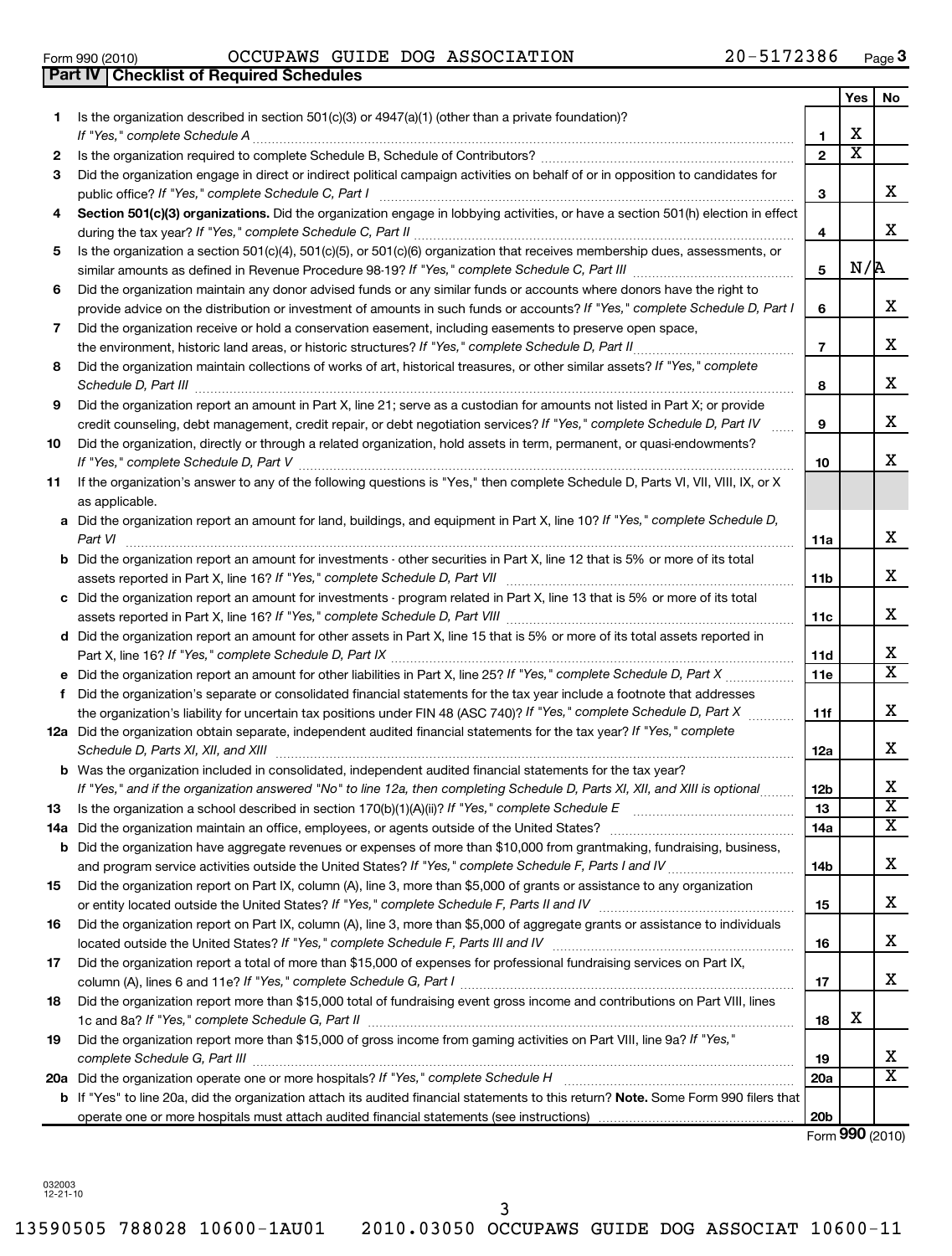Form 990 (2010) OCCUPAWS GUIDE DOG ASSOCIATION 20-5172386 Page

*(continued)* **Part IV Checklist of Required Schedules**

|    |                                                                                                                                                                                                                               |                 | Yes | No                      |
|----|-------------------------------------------------------------------------------------------------------------------------------------------------------------------------------------------------------------------------------|-----------------|-----|-------------------------|
| 21 | Did the organization report more than \$5,000 of grants and other assistance to governments and organizations in the                                                                                                          | 21              |     | х                       |
| 22 | Did the organization report more than \$5,000 of grants and other assistance to individuals in the United States on Part IX,<br>column (A), line 2? If "Yes," complete Schedule I, Parts I and III                            | 22              |     | x                       |
| 23 | Did the organization answer "Yes" to Part VII, Section A, line 3, 4, or 5 about compensation of the organization's current                                                                                                    |                 |     |                         |
|    | and former officers, directors, trustees, key employees, and highest compensated employees? If "Yes," complete<br>Schedule J                                                                                                  | 23              |     | X                       |
|    | 24a Did the organization have a tax-exempt bond issue with an outstanding principal amount of more than \$100,000 as of the                                                                                                   |                 |     |                         |
|    | last day of the year, that was issued after December 31, 2002? If "Yes," answer lines 24b through 24d and complete<br>Schedule K. If "No", go to line 25                                                                      | 24a             |     | x                       |
| b  | Did the organization invest any proceeds of tax-exempt bonds beyond a temporary period exception?                                                                                                                             | 24b             |     |                         |
| с  | Did the organization maintain an escrow account other than a refunding escrow at any time during the year to defease                                                                                                          | 24 <sub>c</sub> |     |                         |
|    |                                                                                                                                                                                                                               | 24d             |     |                         |
|    | 25a Section 501(c)(3) and 501(c)(4) organizations. Did the organization engage in an excess benefit transaction with a                                                                                                        | 25a             |     | x                       |
| b  | Is the organization aware that it engaged in an excess benefit transaction with a disqualified person in a prior year, and                                                                                                    |                 |     |                         |
|    | that the transaction has not been reported on any of the organization's prior Forms 990 or 990-EZ? If "Yes," complete<br>Schedule L, Part I                                                                                   | 25 <sub>b</sub> |     | х                       |
| 26 | Was a loan to or by a current or former officer, director, trustee, key employee, highly compensated employee, or disqualified                                                                                                |                 |     |                         |
|    |                                                                                                                                                                                                                               | 26              |     | X                       |
| 27 | Did the organization provide a grant or other assistance to an officer, director, trustee, key employee, substantial                                                                                                          |                 |     |                         |
|    | contributor, or a grant selection committee member, or to a person related to such an individual? If "Yes," complete<br>Schedule L, Part III                                                                                  | 27              |     | x                       |
| 28 | Was the organization a party to a business transaction with one of the following parties (see Schedule L, Part IV                                                                                                             |                 |     |                         |
|    | instructions for applicable filing thresholds, conditions, and exceptions):                                                                                                                                                   |                 |     |                         |
| a  | A current or former officer, director, trustee, or key employee? If "Yes," complete Schedule L, Part IV                                                                                                                       | 28a             |     | х                       |
| b  | A family member of a current or former officer, director, trustee, or key employee? If "Yes," complete Schedule L, Part IV                                                                                                    | 28 <sub>b</sub> |     | X                       |
|    | c An entity of which a current or former officer, director, trustee, or key employee (or a family member thereof) was an officer,                                                                                             |                 |     |                         |
|    | director, trustee, or direct or indirect owner? If "Yes," complete Schedule L, Part IV                                                                                                                                        | 28c             |     | х                       |
| 29 |                                                                                                                                                                                                                               | 29              |     | $\overline{\texttt{x}}$ |
| 30 | Did the organization receive contributions of art, historical treasures, or other similar assets, or qualified conservation                                                                                                   | 30              |     | х                       |
| 31 | Did the organization liquidate, terminate, or dissolve and cease operations?                                                                                                                                                  | 31              |     | х                       |
| 32 | Did the organization sell, exchange, dispose of, or transfer more than 25% of its net assets? If "Yes," complete<br>Schedule N, Part II                                                                                       | 32              |     | Χ                       |
| 33 | Did the organization own 100% of an entity disregarded as separate from the organization under Regulations<br>sections 301.7701-2 and 301.7701-3? If "Yes," complete Schedule R, Part I manufactured and annumental community | 33              |     | x                       |
| 34 | Was the organization related to any tax-exempt or taxable entity?                                                                                                                                                             | 34              |     | х                       |
| 35 |                                                                                                                                                                                                                               | 35              |     | X                       |
| а  | Did the organization receive any payment from or engage in any transaction with a controlled entity within the meaning of                                                                                                     |                 |     |                         |
|    | Yes $ \underline{X} $ No                                                                                                                                                                                                      |                 |     |                         |
| 36 | Section 501(c)(3) organizations. Did the organization make any transfers to an exempt non-charitable related organization?                                                                                                    | 36              |     | x                       |
| 37 | Did the organization conduct more than 5% of its activities through an entity that is not a related organization                                                                                                              |                 |     |                         |
|    |                                                                                                                                                                                                                               | 37              |     | x                       |
| 38 | Did the organization complete Schedule O and provide explanations in Schedule O for Part VI, lines 11 and 19?                                                                                                                 |                 |     |                         |
|    |                                                                                                                                                                                                                               | 38              | х   |                         |

Form (2010) **990**

032004 12-21-10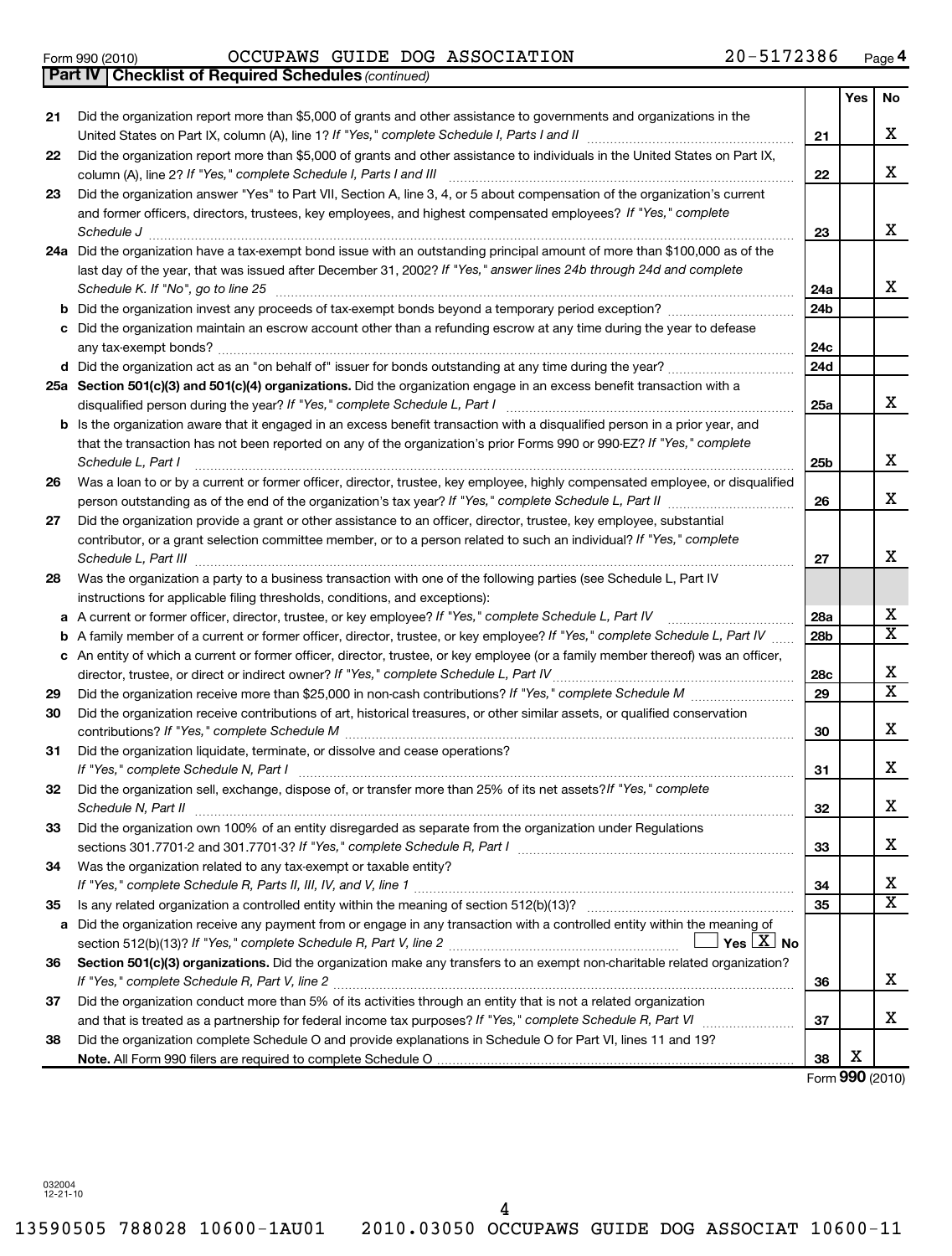|    | Check if Schedule O contains a response to any question in this Part V                                                                                                                                                               |                |     |                         |
|----|--------------------------------------------------------------------------------------------------------------------------------------------------------------------------------------------------------------------------------------|----------------|-----|-------------------------|
|    |                                                                                                                                                                                                                                      |                | Yes | No                      |
|    | 1a<br>1a Enter the number reported in Box 3 of Form 1096. Enter -0- if not applicable                                                                                                                                                |                |     |                         |
| b  | $\overline{0}$<br>1 <sub>b</sub><br>Enter the number of Forms W-2G included in line 1a. Enter -0- if not applicable                                                                                                                  |                |     |                         |
| c  | Did the organization comply with backup withholding rules for reportable payments to vendors and reportable gaming                                                                                                                   |                |     |                         |
|    |                                                                                                                                                                                                                                      | 1c             |     |                         |
|    | 2a Enter the number of employees reported on Form W-3, Transmittal of Wage and Tax Statements,                                                                                                                                       |                |     |                         |
|    | 1<br>filed for the calendar year ending with or within the year covered by this return <i>[[[[[[[[[[[[[[]]]]</i> ]]<br>2a                                                                                                            |                |     |                         |
|    |                                                                                                                                                                                                                                      | 2 <sub>b</sub> | х   |                         |
|    | Note. If the sum of lines 1a and 2a is greater than 250, you may be required to e-file. (see instructions)                                                                                                                           |                |     |                         |
|    |                                                                                                                                                                                                                                      | За             |     | x                       |
|    | <b>b</b> If "Yes," has it filed a Form 990-T for this year? If "No," provide an explanation in Schedule O                                                                                                                            | 3b             |     |                         |
|    | 4a At any time during the calendar year, did the organization have an interest in, or a signature or other authority over, a                                                                                                         |                |     |                         |
|    | financial account in a foreign country (such as a bank account, securities account, or other financial account)?                                                                                                                     | 4a             |     | x                       |
|    | <b>b</b> If "Yes," enter the name of the foreign country:                                                                                                                                                                            |                |     |                         |
|    | See instructions for filing requirements for Form TD F 90-22.1, Report of Foreign Bank and Financial Accounts.                                                                                                                       |                |     |                         |
|    |                                                                                                                                                                                                                                      | 5a             |     | x                       |
|    |                                                                                                                                                                                                                                      | 5b             |     | $\overline{\textbf{x}}$ |
|    |                                                                                                                                                                                                                                      | 5c             |     |                         |
|    | 6a Does the organization have annual gross receipts that are normally greater than \$100,000, and did the organization solicit                                                                                                       |                |     |                         |
|    |                                                                                                                                                                                                                                      | 6a             |     | x                       |
|    | b If "Yes," did the organization include with every solicitation an express statement that such contributions or gifts                                                                                                               |                |     |                         |
|    |                                                                                                                                                                                                                                      | 6b             |     |                         |
| 7  | Organizations that may receive deductible contributions under section 170(c).                                                                                                                                                        |                |     | x                       |
| a  | Did the organization receive a payment in excess of \$75 made partly as a contribution and partly for goods and services provided to the payor?                                                                                      | 7a<br>7b       |     |                         |
|    | c Did the organization sell, exchange, or otherwise dispose of tangible personal property for which it was required                                                                                                                  |                |     |                         |
|    |                                                                                                                                                                                                                                      | 7c             |     | х                       |
|    | 7d<br>d If "Yes," indicate the number of Forms 8282 filed during the year [111] 111] The West The West Handle Line was the West Handle Steam Handle Steam Handle Steam Handle Steam Handle Steam Handle Steam Handle Steam Handle St |                |     |                         |
|    | e Did the organization receive any funds, directly or indirectly, to pay premiums on a personal benefit contract?                                                                                                                    | 7e             |     |                         |
| Ť  |                                                                                                                                                                                                                                      | 7f             |     |                         |
| g  | If the organization received a contribution of qualified intellectual property, did the organization file Form 8899 as required?                                                                                                     | 7g             |     |                         |
|    | h If the organization received a contribution of cars, boats, airplanes, or other vehicles, did the organization file a Form 1098-C?                                                                                                 | 7h             |     |                         |
| 8  | N/A<br>Sponsoring organizations maintaining donor advised funds and section 509(a)(3) supporting organizations. Did the supporting                                                                                                   |                |     |                         |
|    | organization, or a donor advised fund maintained by a sponsoring organization, have excess business holdings at any time during the year?                                                                                            | 8              |     |                         |
| 9  | Sponsoring organizations maintaining donor advised funds.                                                                                                                                                                            |                |     |                         |
|    | N/A                                                                                                                                                                                                                                  | 9а             |     |                         |
| b  | $N/A$ 9b                                                                                                                                                                                                                             |                |     |                         |
| 10 | Section 501(c)(7) organizations. Enter:                                                                                                                                                                                              |                |     |                         |
| а  | 10a                                                                                                                                                                                                                                  |                |     |                         |
| b  | Gross receipts, included on Form 990, Part VIII, line 12, for public use of club facilities $\ldots$ $N/A$<br>10b                                                                                                                    |                |     |                         |
| 11 | Section 501(c)(12) organizations. Enter:                                                                                                                                                                                             |                |     |                         |
| а  | 11a                                                                                                                                                                                                                                  |                |     |                         |
|    | b Gross income from other sources (Do not net amounts due or paid to other sources against                                                                                                                                           |                |     |                         |
|    | amounts due or received from them.)<br>11b                                                                                                                                                                                           |                |     |                         |
|    | 12a Section 4947(a)(1) non-exempt charitable trusts. Is the organization filing Form 990 in lieu of Form 1041?                                                                                                                       | 12a            |     |                         |
|    | <b>b</b> If "Yes," enter the amount of tax-exempt interest received or accrued during the year<br>12b                                                                                                                                |                |     |                         |
| 13 | Section 501(c)(29) qualified nonprofit health insurance issuers.                                                                                                                                                                     |                |     |                         |
|    |                                                                                                                                                                                                                                      | 13a            |     |                         |
|    | Note. See the instructions for additional information the organization must report on Schedule O.                                                                                                                                    |                |     |                         |
|    | <b>b</b> Enter the amount of reserves the organization is required to maintain by the states in which the<br>13 <sub>b</sub>                                                                                                         |                |     |                         |
|    | 13c                                                                                                                                                                                                                                  |                |     |                         |
|    | 14a Did the organization receive any payments for indoor tanning services during the tax year?                                                                                                                                       | 14a            |     | x                       |
|    |                                                                                                                                                                                                                                      | 14b            |     |                         |
|    |                                                                                                                                                                                                                                      |                |     |                         |

Form 990 (2010) OCCUPAWS GUIDE DOG ASSOCIATION 20-5172386 Page

**Part V Statements Regarding Other IRS Filings and Tax Compliance**

**5**

032005 12-21-10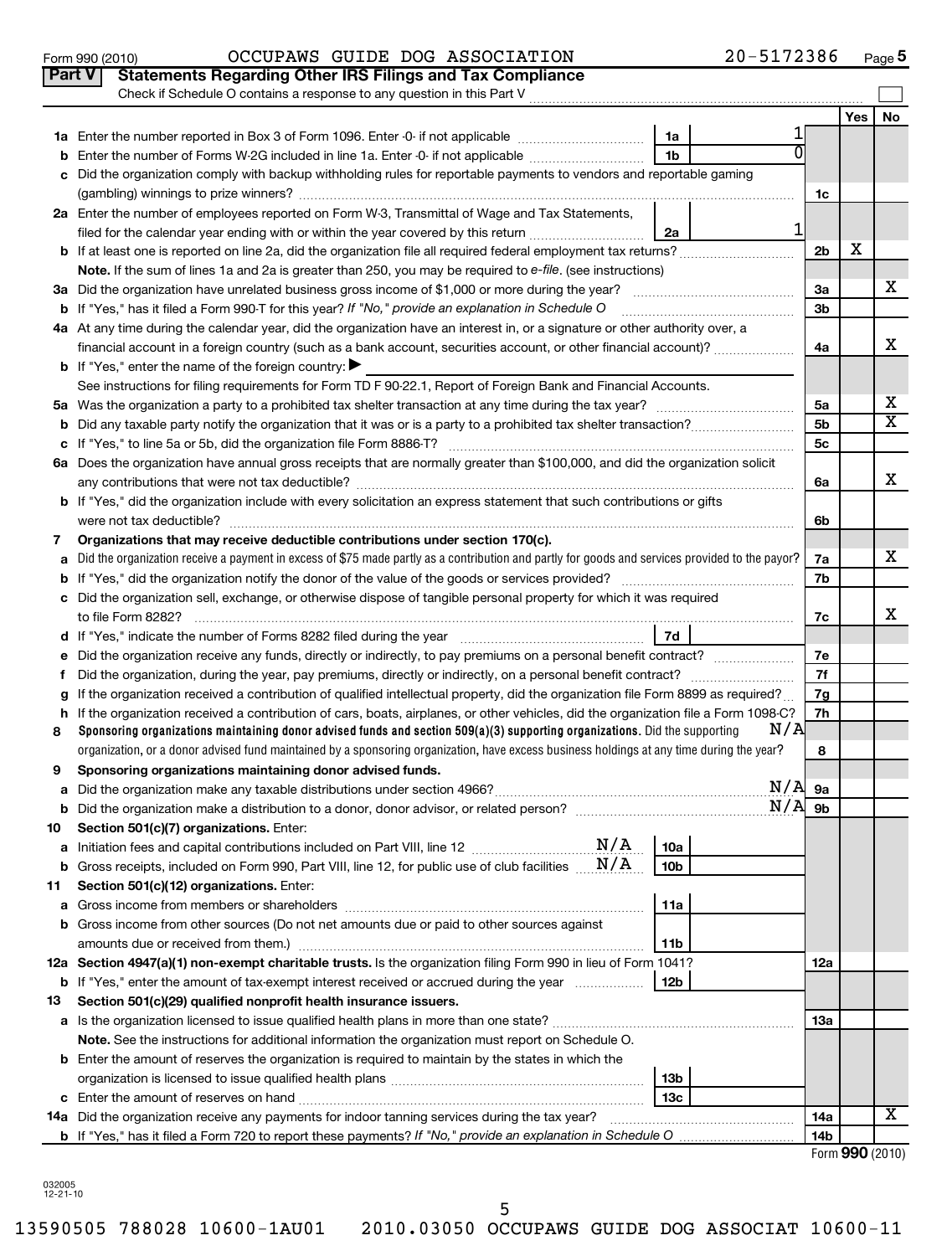**6**

|    | 20-5172386<br>OCCUPAWS GUIDE DOG ASSOCIATION<br>Form 990 (2010)                                                                      |                 |     | Page $6$                |
|----|--------------------------------------------------------------------------------------------------------------------------------------|-----------------|-----|-------------------------|
|    | Part VI Governance, Management, and Disclosure For each "Yes" response to lines 2 through 7b below, and for a "No" response          |                 |     |                         |
|    | to line 8a, 8b, or 10b below, describe the circumstances, processes, or changes in Schedule O. See instructions.                     |                 |     |                         |
|    |                                                                                                                                      |                 |     | $\boxed{\textbf{X}}$    |
|    | <b>Section A. Governing Body and Management</b>                                                                                      |                 |     |                         |
|    |                                                                                                                                      |                 | Yes | No.                     |
|    | 1a Enter the number of voting members of the governing body at the end of the tax year<br>1a                                         | 8               |     |                         |
|    | <b>b</b> Enter the number of voting members included in line 1a, above, who are independent <i>manumum</i><br>1b                     | 6               |     |                         |
| 2  | Did any officer, director, trustee, or key employee have a family relationship or a business relationship with any other             |                 |     |                         |
|    | officer, director, trustee, or key employee?                                                                                         | $\mathbf{2}$    | X   |                         |
| 3  | Did the organization delegate control over management duties customarily performed by or under the direct supervision                |                 |     |                         |
|    |                                                                                                                                      | 3               |     | x                       |
| 4  | Did the organization make any significant changes to its governing documents since the prior Form 990 was filed?                     | 4               |     | $\overline{\textbf{X}}$ |
| 5  |                                                                                                                                      | 5               |     | $\overline{\textbf{X}}$ |
| 6  |                                                                                                                                      | 6               |     | $\overline{\textbf{X}}$ |
|    | 7a Does the organization have members, stockholders, or other persons who may elect one or more members of the                       |                 |     |                         |
|    | governing body?                                                                                                                      | 7a              |     | x                       |
|    |                                                                                                                                      | 7b              |     | $\overline{\mathtt{x}}$ |
| 8  | Did the organization contemporaneously document the meetings held or written actions undertaken during the year                      |                 |     |                         |
|    | by the following:                                                                                                                    |                 |     |                         |
|    |                                                                                                                                      | 8a              | X   |                         |
|    |                                                                                                                                      | 8b              |     | $\overline{\mathbf{X}}$ |
| 9  | Is there any officer, director, trustee, or key employee listed in Part VII, Section A, who cannot be reached at the                 |                 |     |                         |
|    | organization's mailing address? If "Yes," provide the names and addresses in Schedule O                                              | 9               |     | x.                      |
|    | Section B. Policies (This Section B requests information about policies not required by the Internal Revenue Code.)                  |                 |     |                         |
|    |                                                                                                                                      |                 | Yes | No                      |
|    |                                                                                                                                      | 10a             |     | $\overline{\mathtt{x}}$ |
|    | <b>b</b> If "Yes," does the organization have written policies and procedures governing the activities of such chapters, affiliates, |                 |     |                         |
|    | and branches to ensure their operations are consistent with those of the organization?                                               | 10 <sub>b</sub> |     |                         |
|    | 11a Has the organization provided a copy of this Form 990 to all members of its governing body before filing the form?               | 11a             | х   |                         |
|    | <b>b</b> Describe in Schedule O the process, if any, used by the organization to review this Form 990.                               |                 |     |                         |
|    |                                                                                                                                      | 12a             | x   |                         |
|    | <b>b</b> Are officers, directors or trustees, and key employees required to disclose annually interests that could give rise         |                 |     |                         |
|    | to conflicts?                                                                                                                        | 12 <sub>b</sub> |     | X                       |
|    | c Does the organization regularly and consistently monitor and enforce compliance with the policy? If "Yes," describe                |                 |     |                         |
|    | in Schedule O how this is done                                                                                                       | 12c             | х   |                         |
| 13 | Does the organization have a written whistleblower policy?                                                                           | 13              |     | $\overline{\text{X}}$   |
| 14 |                                                                                                                                      | 14              |     | $\overline{\text{x}}$   |
| 15 | Did the process for determining compensation of the following persons include a review and approval by independent                   |                 |     |                         |

| persons, comparability data, and contemporaneous substantiation of the deliberation and decision?                                      |
|----------------------------------------------------------------------------------------------------------------------------------------|
| a The organization's CEO, Executive Director, or top management official                                                               |
| <b>b</b> Other officers or key employees of the organization                                                                           |
| If "Yes" to line 15a or 15b, describe the process in Schedule O. (See instructions.)                                                   |
| 16a Did the organization invest in, contribute assets to, or participate in a joint venture or similar arrangement with a              |
| taxable entity during the year?                                                                                                        |
| <b>b</b> If "Yes," has the organization adopted a written policy or procedure requiring the organization to evaluate its participation |
| in joint venture arrangements under applicable federal tax law, and taken steps to safeguard the organization's                        |
| exempt status with respect to such arrangements?                                                                                       |
| $0 - 11 - 0$ $0 - 11 - 10$                                                                                                             |

### **Section C. Disclosure**

032006 12-21-10

**17** List the states with which a copy of this Form 990 is required to be filed  $\blacktriangleright\!\!\mathsf{W}\mathbf{I}$ 

| 18 Section 6104 requires an organization to make its Forms 1023 (or 1024 if applicable), 990, and 990-T (501(c)(3)s only) available for |
|-----------------------------------------------------------------------------------------------------------------------------------------|
| public inspection. Indicate how you make these available. Check all that apply.                                                         |
| Another's website<br>$\lfloor x \rfloor$ Upon request<br>□ Own website                                                                  |

**19** Describe in Schedule O whether (and if so, how), the organization makes its governing documents, conflict of interest policy, and financial statements available to the public.

| MARK SCHULTZE - 608-695-4700                                                                                                     |
|----------------------------------------------------------------------------------------------------------------------------------|
| 20 State the name, physical address, and telephone number of the person who possesses the books and records of the organization: |
|                                                                                                                                  |

### 5659 ENCHANTED VALLEY RD, MADISON, WI 53528-9723

|  |  | Form 990 (2010) |
|--|--|-----------------|
|--|--|-----------------|

**15a 15b** X  $\overline{\text{x}}$ 

X

**16a**

**16b**

6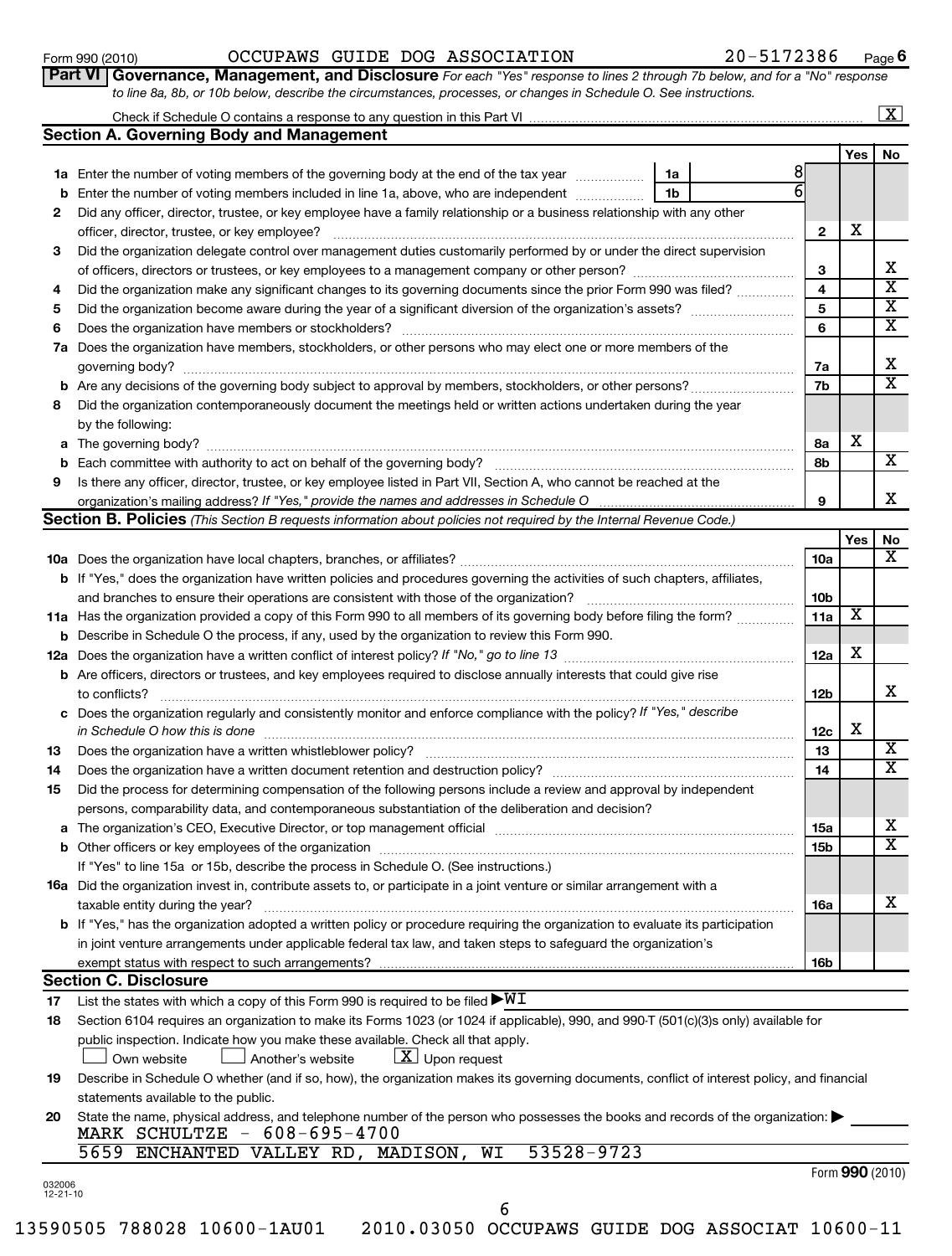### **Section A. Officers, Directors, Trustees, Key Employees, and Highest Compensated Employees** Check if Schedule O contains a response to any question in this Part VII **Part VII Compensation of Officers, Directors, Trustees, Key Employees, Highest Compensated Employees, and Independent Contractors**  $\sim$

**1a**  Complete this table for all persons required to be listed. Report compensation for the calendar year ending with or within the organization's tax year.

**•** List all of the organization's current officers, directors, trustees (whether individuals or organizations), regardless of amount of compensation. Enter -0- in columns  $(D)$ ,  $(E)$ , and  $(F)$  if no compensation was paid.

**•** List all of the organization's **current** key employees, if any. See instructions for definition of "key employee."

 $\bullet$  List the organization's five  $\tt current$  highest compensated employees (other than an officer, director, trustee, or key employee) who received reportable

compensation (Box 5 of Form W-2 and/or Box 7 of Form 1099-MISC) of more than \$100,000 from the organization and any related organizations .

 $\bullet$  List all of the organization's former officers, key employees, and highest compensated employees who received more than \$100,000 of reportable compensation from the organization and any related organizations.

**•** List all of the organization's former directors or trustees that received, in the capacity as a former director or trustee of the organization, more than \$10,000 of reportable compensation from the organization and any related organizations.

List persons in the following order: individual trustees or directors; institutional trustees; officers; key employees; highest compensated employees; and former such persons.

 $\boxed{\textbf{X}}$  Check this box if neither the organization nor any related organization compensated any current officer, director, or trustee.

| (A)              | (B)                                                                                          | (C)                            |                       |             |              | (D)                                                       | (E)    | (F)                                                            |                                                                  |                                                                                                |
|------------------|----------------------------------------------------------------------------------------------|--------------------------------|-----------------------|-------------|--------------|-----------------------------------------------------------|--------|----------------------------------------------------------------|------------------------------------------------------------------|------------------------------------------------------------------------------------------------|
| Name and Title   | Average                                                                                      | Position                       |                       |             |              |                                                           |        | Reportable                                                     | Reportable                                                       | Estimated                                                                                      |
|                  | hours per<br>week<br>(describe<br>hours for<br>related<br>organizations<br>in Schedule<br>O) | Individual trustee or director | Institutional trustee | Officer     | Key employee | (check all that apply)<br>Highest compensated<br>employee | Former | compensation<br>from<br>the<br>organization<br>(W-2/1099-MISC) | compensation<br>from related<br>organizations<br>(W-2/1099-MISC) | amount of<br>other<br>compensation<br>from the<br>organization<br>and related<br>organizations |
| BARBARA SCHULTZE |                                                                                              |                                |                       |             |              |                                                           |        |                                                                |                                                                  |                                                                                                |
| PRESIDENT        | 30.00                                                                                        | $\mathbf X$                    |                       | $\mathbf X$ |              |                                                           |        | $\mathbf 0$ .                                                  | 0.                                                               | $\mathbf 0$ .                                                                                  |
| MARLETTE LARSEN  |                                                                                              |                                |                       |             |              |                                                           |        |                                                                |                                                                  |                                                                                                |
| VICE PRESIDENT   | 15.00                                                                                        | $\mathbf X$                    |                       | $\mathbf X$ |              |                                                           |        | 0.                                                             | $\mathbf 0$ .                                                    | $\mathbf 0$ .                                                                                  |
| AMY ACKER        |                                                                                              |                                |                       |             |              |                                                           |        |                                                                |                                                                  |                                                                                                |
| <b>SECRETARY</b> | 10.00                                                                                        | X                              |                       | $\mathbf X$ |              |                                                           |        | 0.                                                             | 0.                                                               | $\mathbf 0$ .                                                                                  |
| MARK SCHULTZE    |                                                                                              |                                |                       |             |              |                                                           |        |                                                                |                                                                  |                                                                                                |
| <b>TREASURER</b> | 25.00                                                                                        | $\mathbf x$                    |                       | $\mathbf X$ |              |                                                           |        | 0.                                                             | $\mathbf 0$ .                                                    | $\boldsymbol{0}$ .                                                                             |
| PAM REICH        |                                                                                              |                                |                       |             |              |                                                           |        |                                                                |                                                                  |                                                                                                |
| <b>DIRECTOR</b>  | 5.00                                                                                         | X                              |                       |             |              |                                                           |        | $\mathbf 0$ .                                                  | 0.                                                               | $\mathbf 0$ .                                                                                  |
| DESIRAE PAUSMA   |                                                                                              |                                |                       |             |              |                                                           |        |                                                                |                                                                  |                                                                                                |
| <b>DIRECTOR</b>  | 10.00                                                                                        | X                              |                       |             |              |                                                           |        | 0.                                                             | 0.                                                               | $\mathbf 0$ .                                                                                  |
| DAVID TOLMIE     |                                                                                              |                                |                       |             |              |                                                           |        |                                                                |                                                                  |                                                                                                |
| <b>DIRECTOR</b>  | 5.00                                                                                         | X                              |                       |             |              |                                                           |        | 0.                                                             | $\mathbf 0$ .                                                    | $\mathbf 0$ .                                                                                  |
| ARIANNA KEIL     |                                                                                              |                                |                       |             |              |                                                           |        |                                                                |                                                                  |                                                                                                |
| <b>DIRECTOR</b>  | 5.00                                                                                         | $\mathbf X$                    |                       |             |              |                                                           |        | $\mathbf 0$ .                                                  | $\mathbf 0$ .                                                    | $\mathbf 0$ .                                                                                  |
|                  |                                                                                              |                                |                       |             |              |                                                           |        |                                                                |                                                                  |                                                                                                |
|                  |                                                                                              |                                |                       |             |              |                                                           |        |                                                                |                                                                  |                                                                                                |
|                  |                                                                                              |                                |                       |             |              |                                                           |        |                                                                |                                                                  |                                                                                                |
|                  |                                                                                              |                                |                       |             |              |                                                           |        |                                                                |                                                                  |                                                                                                |
|                  |                                                                                              |                                |                       |             |              |                                                           |        |                                                                |                                                                  |                                                                                                |
|                  |                                                                                              |                                |                       |             |              |                                                           |        |                                                                |                                                                  |                                                                                                |
|                  |                                                                                              |                                |                       |             |              |                                                           |        |                                                                |                                                                  |                                                                                                |
|                  |                                                                                              |                                |                       |             |              |                                                           |        |                                                                |                                                                  |                                                                                                |
| 032007 12-21-10  |                                                                                              |                                |                       |             |              |                                                           |        |                                                                |                                                                  | Form 990 (2010)                                                                                |

13590505 788028 10600-1AU01 2010.03050 OCCUPAWS GUIDE DOG ASSOCIAT 10600-11

Form (2010) **990**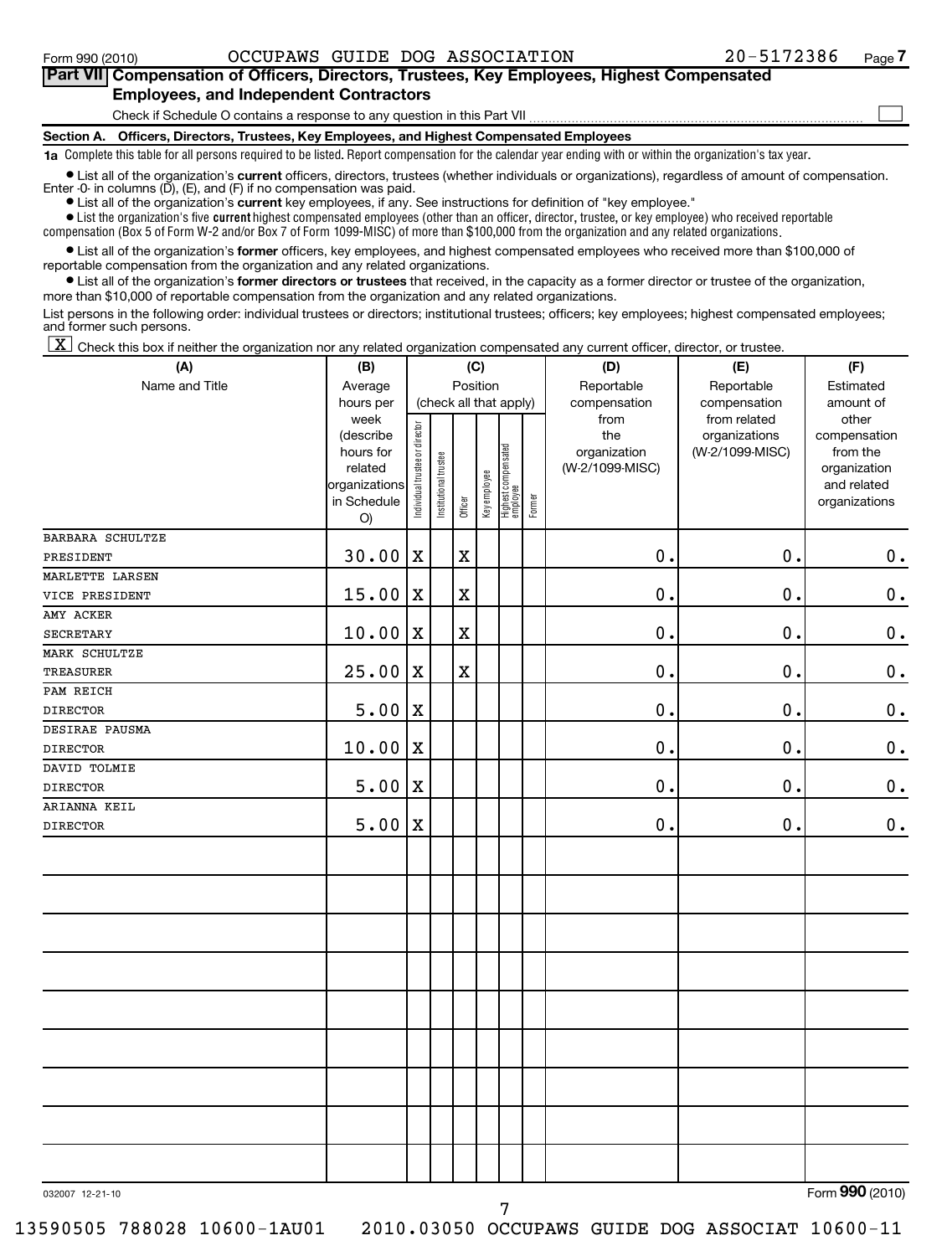| Part VII Section A. Officers, Directors, Trustees, Key Employees, and Highest Compensated Employees (continued)<br>(B)<br>(C)<br>(A)<br>(D)<br>(F)<br>(E)<br>Position<br>Average<br>Name and title<br>Reportable<br>Reportable<br>Estimated<br>(check all that apply)<br>hours per<br>compensation<br>amount of<br>compensation<br>week<br>from related<br>other<br>from<br>(describe<br>the<br>organizations<br>compensation<br>hours for |                             |
|--------------------------------------------------------------------------------------------------------------------------------------------------------------------------------------------------------------------------------------------------------------------------------------------------------------------------------------------------------------------------------------------------------------------------------------------|-----------------------------|
|                                                                                                                                                                                                                                                                                                                                                                                                                                            |                             |
|                                                                                                                                                                                                                                                                                                                                                                                                                                            |                             |
| Individual trustee or director<br>Highest compensated<br>employee<br>organization<br>(W-2/1099-MISC)<br>from the<br>Institutional trustee<br>related<br>(W-2/1099-MISC)<br>organization<br>Keyemployee<br>organizations<br>and related<br>in Schedule<br>Former<br>organizations<br>Officer<br>O)                                                                                                                                          |                             |
|                                                                                                                                                                                                                                                                                                                                                                                                                                            |                             |
|                                                                                                                                                                                                                                                                                                                                                                                                                                            |                             |
|                                                                                                                                                                                                                                                                                                                                                                                                                                            |                             |
|                                                                                                                                                                                                                                                                                                                                                                                                                                            |                             |
|                                                                                                                                                                                                                                                                                                                                                                                                                                            |                             |
|                                                                                                                                                                                                                                                                                                                                                                                                                                            |                             |
|                                                                                                                                                                                                                                                                                                                                                                                                                                            |                             |
| $\overline{0}$ .<br>$\overline{0}$ .                                                                                                                                                                                                                                                                                                                                                                                                       | $\overline{0}$ .            |
| σ.<br>$\overline{0}$ .<br>c Total from continuation sheets to Part VII, Section A                                                                                                                                                                                                                                                                                                                                                          | $\overline{\mathfrak{0}}$ . |
| σ.<br>σ.<br>Total number of individuals (including but not limited to those listed above) who received more than \$100,000 in reportable<br>$\mathbf{2}$                                                                                                                                                                                                                                                                                   | $\overline{\mathfrak{0}}$ . |
| compensation from the organization $\blacktriangleright$                                                                                                                                                                                                                                                                                                                                                                                   | 0                           |
| Yes<br>Did the organization list any former officer, director or trustee, key employee, or highest compensated employee on<br>3<br>line 1a? If "Yes," complete Schedule J for such individual<br>3                                                                                                                                                                                                                                         | No<br>х                     |
| For any individual listed on line 1a, is the sum of reportable compensation and other compensation from the organization<br>4<br>4                                                                                                                                                                                                                                                                                                         | х                           |
| Did any person listed on line 1a receive or accrue compensation from any unrelated organization or individual for services<br>5<br>5                                                                                                                                                                                                                                                                                                       | х                           |
| <b>Section B. Independent Contractors</b>                                                                                                                                                                                                                                                                                                                                                                                                  |                             |
| Complete this table for your five highest compensated independent contractors that received more than \$100,000 of compensation from<br>1<br><b>NONE</b><br>the organization.<br>(A)<br>(B)<br>(C)                                                                                                                                                                                                                                         |                             |
| Name and business address<br>Description of services<br>Compensation                                                                                                                                                                                                                                                                                                                                                                       |                             |
|                                                                                                                                                                                                                                                                                                                                                                                                                                            |                             |
|                                                                                                                                                                                                                                                                                                                                                                                                                                            |                             |
|                                                                                                                                                                                                                                                                                                                                                                                                                                            |                             |
| 2<br>Total number of independent contractors (including but not limited to those listed above) who received more than                                                                                                                                                                                                                                                                                                                      |                             |
| 0<br>\$100,000 in compensation from the organization<br>Form 990 (2010)                                                                                                                                                                                                                                                                                                                                                                    |                             |

032008 12-21-10

Form **990** (2010)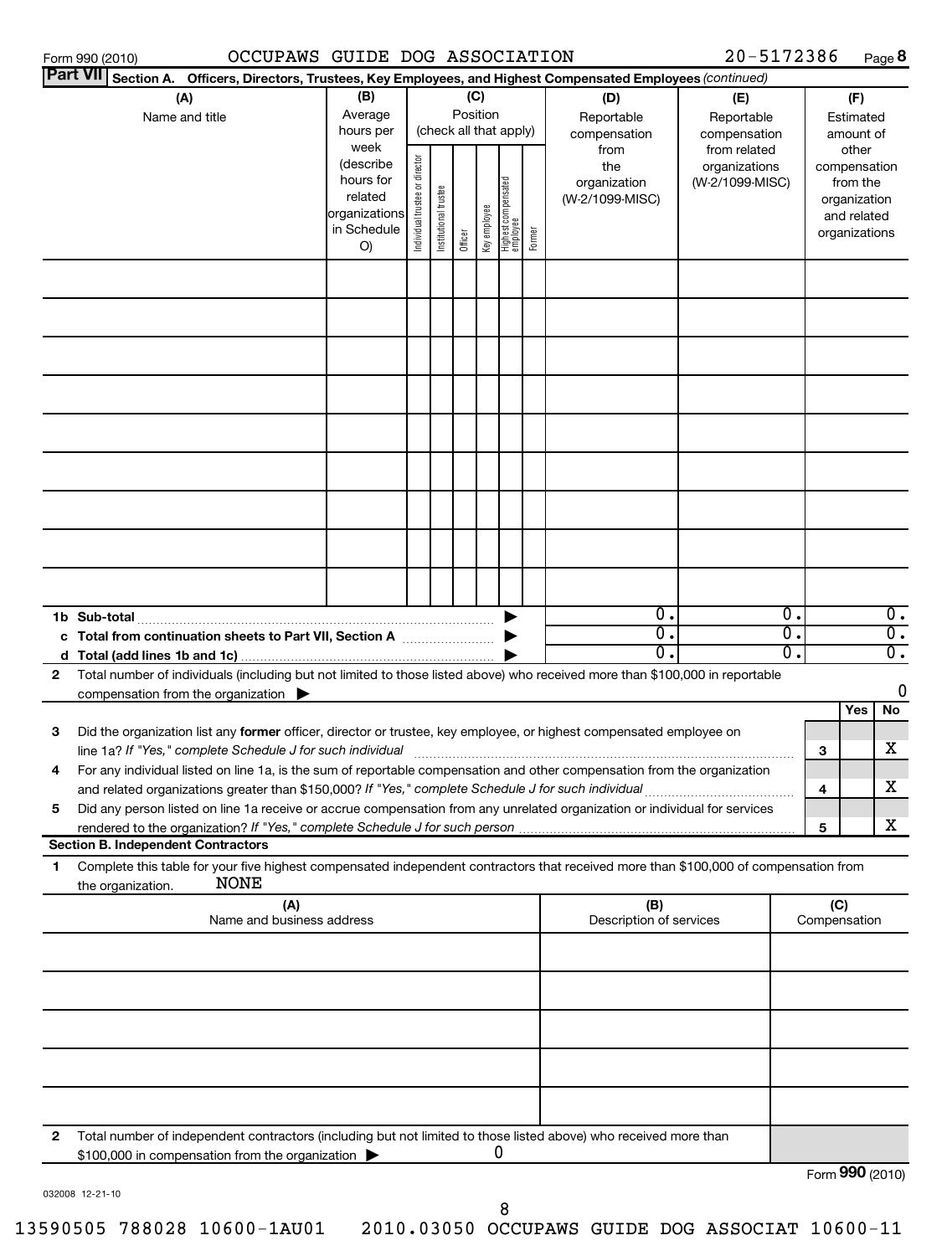## Form 990 (2010) OCCUPAWS GUIDE DOG ASSOCIATION 2 0-5172386 Page

**9**

|                                                           | <b>Part VIII</b> | <b>Statement of Revenue</b>                                                                                                                                                                                                                                                                                                               |                                 |                      |                                                 |                                         |                                                                              |
|-----------------------------------------------------------|------------------|-------------------------------------------------------------------------------------------------------------------------------------------------------------------------------------------------------------------------------------------------------------------------------------------------------------------------------------------|---------------------------------|----------------------|-------------------------------------------------|-----------------------------------------|------------------------------------------------------------------------------|
|                                                           |                  |                                                                                                                                                                                                                                                                                                                                           |                                 | (A)<br>Total revenue | (B)<br>Related or<br>exempt function<br>revenue | (C)<br>Unrelated<br>business<br>revenue | (D)<br>Revenue<br>excluded from<br>tax under<br>sections 512,<br>513, or 514 |
| Contributions, gifts, grants<br>and other similar amounts |                  | 1a<br>1 a Federated campaigns<br>1b<br><b>b</b> Membership dues<br>1c<br>c Fundraising events<br>1 <sub>d</sub><br>d Related organizations<br>e Government grants (contributions)<br>1e<br>All other contributions, gifts, grants, and<br>similar amounts not included above<br>1f<br>g Noncash contributions included in lines 1a-1f: \$ | 17,550.<br>121,319.<br>16, 250. | 138,869.             |                                                 |                                         |                                                                              |
|                                                           |                  |                                                                                                                                                                                                                                                                                                                                           | <b>Business Code</b>            |                      |                                                 |                                         |                                                                              |
| Program Service<br>Revenue                                | b                | 2 a ADOPTION FEES<br><u> 1980 - Jan Stein Stein, fransk politik (f. 1980)</u>                                                                                                                                                                                                                                                             | 900099                          | 2,500.               | 2,500.                                          |                                         |                                                                              |
|                                                           | c                | <u> 1989 - Johann Harry Harry Harry Harry Harry Harry Harry Harry Harry Harry Harry Harry Harry Harry Harry Harry</u>                                                                                                                                                                                                                     |                                 |                      |                                                 |                                         |                                                                              |
|                                                           | d                | the control of the control of the control of the control of the control of the control of                                                                                                                                                                                                                                                 |                                 |                      |                                                 |                                         |                                                                              |
|                                                           |                  |                                                                                                                                                                                                                                                                                                                                           |                                 |                      |                                                 |                                         |                                                                              |
|                                                           |                  | f All other program service revenue                                                                                                                                                                                                                                                                                                       |                                 |                      |                                                 |                                         |                                                                              |
|                                                           |                  |                                                                                                                                                                                                                                                                                                                                           |                                 | 2,500.               |                                                 |                                         |                                                                              |
|                                                           | з<br>4           | Investment income (including dividends, interest, and<br>Income from investment of tax-exempt bond proceeds                                                                                                                                                                                                                               | ▶                               | 192.                 |                                                 |                                         | 192.                                                                         |
|                                                           | 5                |                                                                                                                                                                                                                                                                                                                                           |                                 |                      |                                                 |                                         |                                                                              |
|                                                           |                  | (i) Real<br>6 a Gross Rents                                                                                                                                                                                                                                                                                                               | (ii) Personal                   |                      |                                                 |                                         |                                                                              |
|                                                           |                  | <b>b</b> Less: rental expenses<br>c Rental income or (loss)                                                                                                                                                                                                                                                                               |                                 |                      |                                                 |                                         |                                                                              |
|                                                           |                  |                                                                                                                                                                                                                                                                                                                                           |                                 |                      |                                                 |                                         |                                                                              |
|                                                           |                  | <b>7 a</b> Gross amount from sales of<br>(i) Securities                                                                                                                                                                                                                                                                                   | (ii) Other                      |                      |                                                 |                                         |                                                                              |
|                                                           |                  | assets other than inventory                                                                                                                                                                                                                                                                                                               |                                 |                      |                                                 |                                         |                                                                              |
|                                                           |                  | <b>b</b> Less: cost or other basis<br>and sales expenses                                                                                                                                                                                                                                                                                  |                                 |                      |                                                 |                                         |                                                                              |
|                                                           |                  |                                                                                                                                                                                                                                                                                                                                           |                                 |                      |                                                 |                                         |                                                                              |
| <b>Other Revenue</b>                                      |                  | 8 a Gross income from fundraising events (not<br>$17$ ,550. $_{\rm of}$<br>including \$<br>contributions reported on line 1c). See                                                                                                                                                                                                        |                                 |                      |                                                 |                                         |                                                                              |
|                                                           |                  | a                                                                                                                                                                                                                                                                                                                                         | 19,885.                         |                      |                                                 |                                         |                                                                              |
|                                                           |                  | <b>b</b> Less: direct expenses                                                                                                                                                                                                                                                                                                            | 19,605.                         |                      |                                                 |                                         |                                                                              |
|                                                           |                  | c Net income or (loss) from fundraising events                                                                                                                                                                                                                                                                                            | .                               | 280.                 |                                                 |                                         | 280.                                                                         |
|                                                           |                  | 9 a Gross income from gaming activities. See<br>a                                                                                                                                                                                                                                                                                         | 4,849.                          |                      |                                                 |                                         |                                                                              |
|                                                           |                  | b<br>c Net income or (loss) from gaming activities                                                                                                                                                                                                                                                                                        | ▶                               | 4,849.               |                                                 |                                         | 4,849.                                                                       |
|                                                           |                  | 10 a Gross sales of inventory, less returns                                                                                                                                                                                                                                                                                               |                                 |                      |                                                 |                                         |                                                                              |
|                                                           |                  |                                                                                                                                                                                                                                                                                                                                           |                                 |                      |                                                 |                                         |                                                                              |
|                                                           |                  | $\mathbf b$                                                                                                                                                                                                                                                                                                                               |                                 |                      |                                                 |                                         |                                                                              |
|                                                           |                  | c Net income or (loss) from sales of inventory                                                                                                                                                                                                                                                                                            |                                 |                      |                                                 |                                         |                                                                              |
|                                                           |                  | Miscellaneous Revenue                                                                                                                                                                                                                                                                                                                     | <b>Business Code</b>            |                      |                                                 |                                         |                                                                              |
|                                                           | 11 a             | the control of the control of the control of the control of                                                                                                                                                                                                                                                                               |                                 |                      |                                                 |                                         |                                                                              |
|                                                           | b                |                                                                                                                                                                                                                                                                                                                                           |                                 |                      |                                                 |                                         |                                                                              |
|                                                           | C                |                                                                                                                                                                                                                                                                                                                                           |                                 |                      |                                                 |                                         |                                                                              |
|                                                           |                  |                                                                                                                                                                                                                                                                                                                                           | ▶                               |                      |                                                 |                                         |                                                                              |
|                                                           | 12               |                                                                                                                                                                                                                                                                                                                                           |                                 | 146,690.             | 2,500.                                          | $\overline{0}$ .                        | 5,321.                                                                       |
| 032009<br>$12 - 21 - 10$                                  |                  |                                                                                                                                                                                                                                                                                                                                           |                                 |                      |                                                 |                                         | Form 990 (2010)                                                              |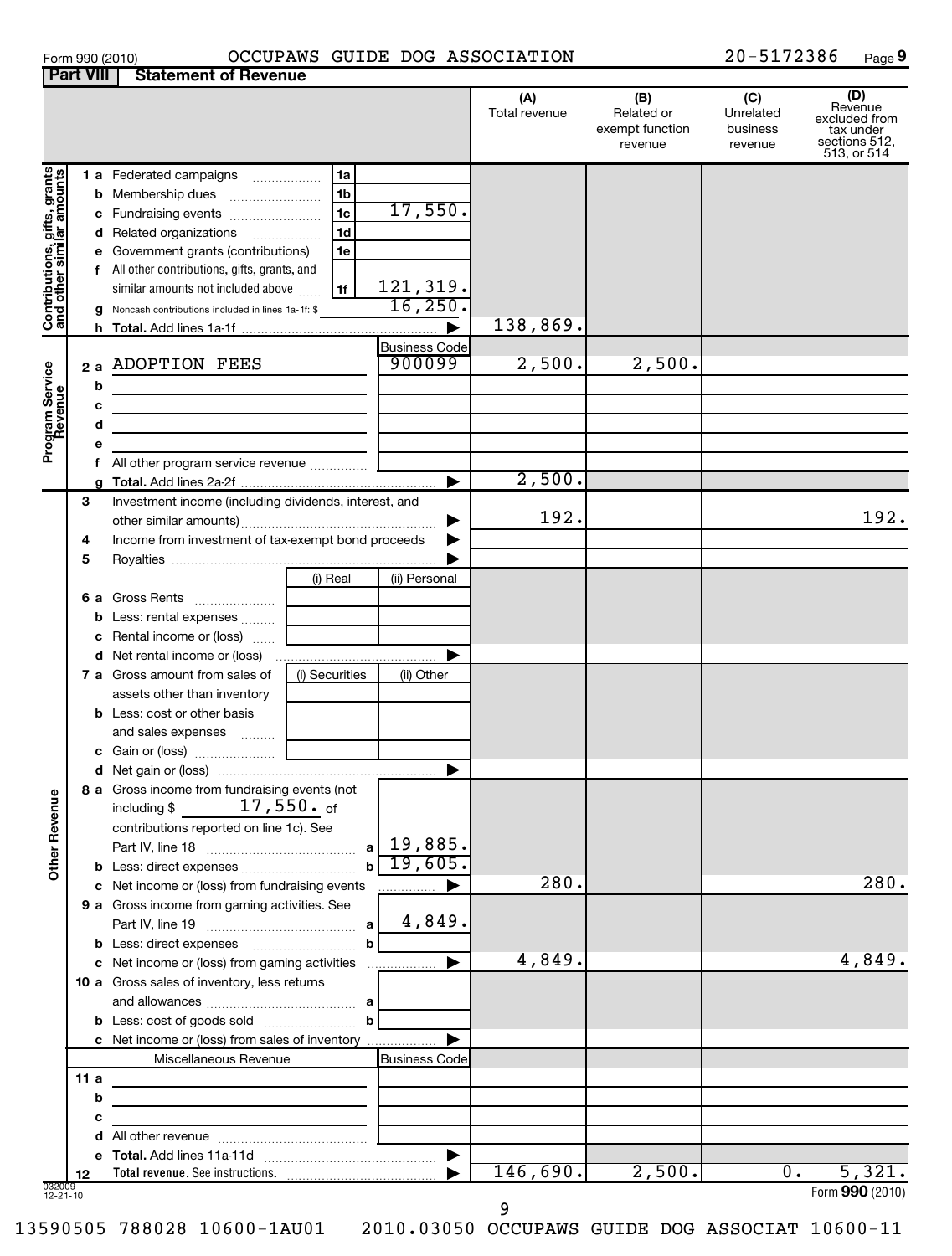**Part IX | Statement of Functional Expenses** 

### Form 990 (2010) OCCUPAWS GUIDE DOG ASSOCIATION 2 0-5172386 Page

|              | All other organizations must complete column (A) but are not required to complete columns (B), (C), and (D). | Section 501(c)(3) and 501(c)(4) organizations must complete all columns. |                                    |                                           |                                |
|--------------|--------------------------------------------------------------------------------------------------------------|--------------------------------------------------------------------------|------------------------------------|-------------------------------------------|--------------------------------|
|              | Do not include amounts reported on lines 6b,<br>7b, 8b, 9b, and 10b of Part VIII.                            | (A)<br>Total expenses                                                    | (B)<br>Program service<br>expenses | (C)<br>Management and<br>general expenses | (D)<br>Fundraising<br>expenses |
| 1            | Grants and other assistance to governments and                                                               |                                                                          |                                    |                                           |                                |
|              | organizations in the U.S. See Part IV, line 21                                                               |                                                                          |                                    |                                           |                                |
| $\mathbf{2}$ | Grants and other assistance to individuals in                                                                |                                                                          |                                    |                                           |                                |
|              | the U.S. See Part IV, line 22                                                                                |                                                                          |                                    |                                           |                                |
| 3            | Grants and other assistance to governments,                                                                  |                                                                          |                                    |                                           |                                |
|              | organizations, and individuals outside the U.S.                                                              |                                                                          |                                    |                                           |                                |
|              |                                                                                                              |                                                                          |                                    |                                           |                                |
| 4            | Benefits paid to or for members                                                                              |                                                                          |                                    |                                           |                                |
| 5            | Compensation of current officers, directors,                                                                 |                                                                          |                                    |                                           |                                |
|              | trustees, and key employees                                                                                  |                                                                          |                                    |                                           |                                |
| 6            | Compensation not included above, to disqualified                                                             |                                                                          |                                    |                                           |                                |
|              | persons (as defined under section 4958(f)(1)) and                                                            |                                                                          |                                    |                                           |                                |
|              | persons described in section 4958(c)(3)(B)                                                                   | 30, 200.                                                                 | 29,596.                            | 604.                                      |                                |
| 7            | Other salaries and wages                                                                                     |                                                                          |                                    |                                           |                                |
| 8            | Pension plan contributions (include section 401(k)<br>and section 403(b) employer contributions)             |                                                                          |                                    |                                           |                                |
|              |                                                                                                              | 1,269.                                                                   | 1,244.                             | 25.                                       |                                |
| 9            |                                                                                                              | 2,295.                                                                   | 2,249.                             | 46.                                       |                                |
| 10<br>11     | Fees for services (non-employees):                                                                           |                                                                          |                                    |                                           |                                |
| а            |                                                                                                              |                                                                          |                                    |                                           |                                |
| b            |                                                                                                              |                                                                          |                                    |                                           |                                |
| c            |                                                                                                              |                                                                          |                                    |                                           |                                |
| d            |                                                                                                              |                                                                          |                                    |                                           |                                |
| e            | Professional fundraising services. See Part IV, line 17                                                      |                                                                          |                                    |                                           |                                |
| f            | Investment management fees                                                                                   |                                                                          |                                    |                                           |                                |
| g            |                                                                                                              | 17,059.                                                                  | 16,985.                            | 37.                                       | 37.                            |
| 12           |                                                                                                              | 5,153.                                                                   | 4,122.                             |                                           | 1,031.                         |
| 13           |                                                                                                              | 16, 126.                                                                 | 14,563.                            | 852.                                      | 711.                           |
| 14           |                                                                                                              | 1,113.                                                                   | 891.                               | 111                                       | 111.                           |
| 15           |                                                                                                              |                                                                          |                                    |                                           |                                |
| 16           |                                                                                                              | 76.                                                                      | 60.                                | $\overline{8}$ .                          | 8.                             |
| 17           | Travel                                                                                                       | 13,276.                                                                  | 11,330.                            | 973.                                      | 973.                           |
| 18           | Payments of travel or entertainment expenses                                                                 |                                                                          |                                    |                                           |                                |
|              | for any federal, state, or local public officials                                                            |                                                                          | 6,091.                             |                                           |                                |
| 19           | Conferences, conventions, and meetings                                                                       | 7,613.                                                                   |                                    | 761.                                      | 761.                           |
| 20           | Interest                                                                                                     |                                                                          |                                    |                                           |                                |
| 21           |                                                                                                              |                                                                          |                                    |                                           |                                |
| 22           | Depreciation, depletion, and amortization                                                                    | 1,062.                                                                   | 850.                               | 106.                                      | 106.                           |
| 23<br>24     | Insurance<br>Other expenses. Itemize expenses not covered                                                    |                                                                          |                                    |                                           |                                |
|              | above. (List miscellaneous expenses in line 24f. If line                                                     |                                                                          |                                    |                                           |                                |
|              | 24f amount exceeds 10% of line 25, column (A)<br>amount, list line 24f expenses on Schedule O.) [            |                                                                          |                                    |                                           |                                |
| a            | PUPPIES                                                                                                      | 2,509.                                                                   | 2,509.                             |                                           |                                |
| b            | <b>MISCELLANEOUS EXPENSES</b>                                                                                | 977.                                                                     | 781.                               | 98.                                       | 98.                            |
| с            | the control of the control of the control of the control of the control of                                   |                                                                          |                                    |                                           |                                |
| d            |                                                                                                              |                                                                          |                                    |                                           |                                |
| e            |                                                                                                              |                                                                          |                                    |                                           |                                |
| f            | All other expenses                                                                                           |                                                                          |                                    |                                           |                                |
| 25           | Total functional expenses. Add lines 1 through 24f                                                           | 98,728.                                                                  | 91,271.                            | 3,621.                                    | 3,836.                         |
| 26           | <b>Joint costs.</b> Check here $\blacktriangleright$ $\Box$ if following SOP                                 |                                                                          |                                    |                                           |                                |
|              | 98-2 (ASC 958-720). Complete this line only if the<br>organization reported in column (B) joint costs from a |                                                                          |                                    |                                           |                                |
|              | combined educational campaign and fundraising                                                                |                                                                          |                                    |                                           |                                |
|              |                                                                                                              |                                                                          |                                    |                                           |                                |

032010 12-21-10

Form (2010) **990**

10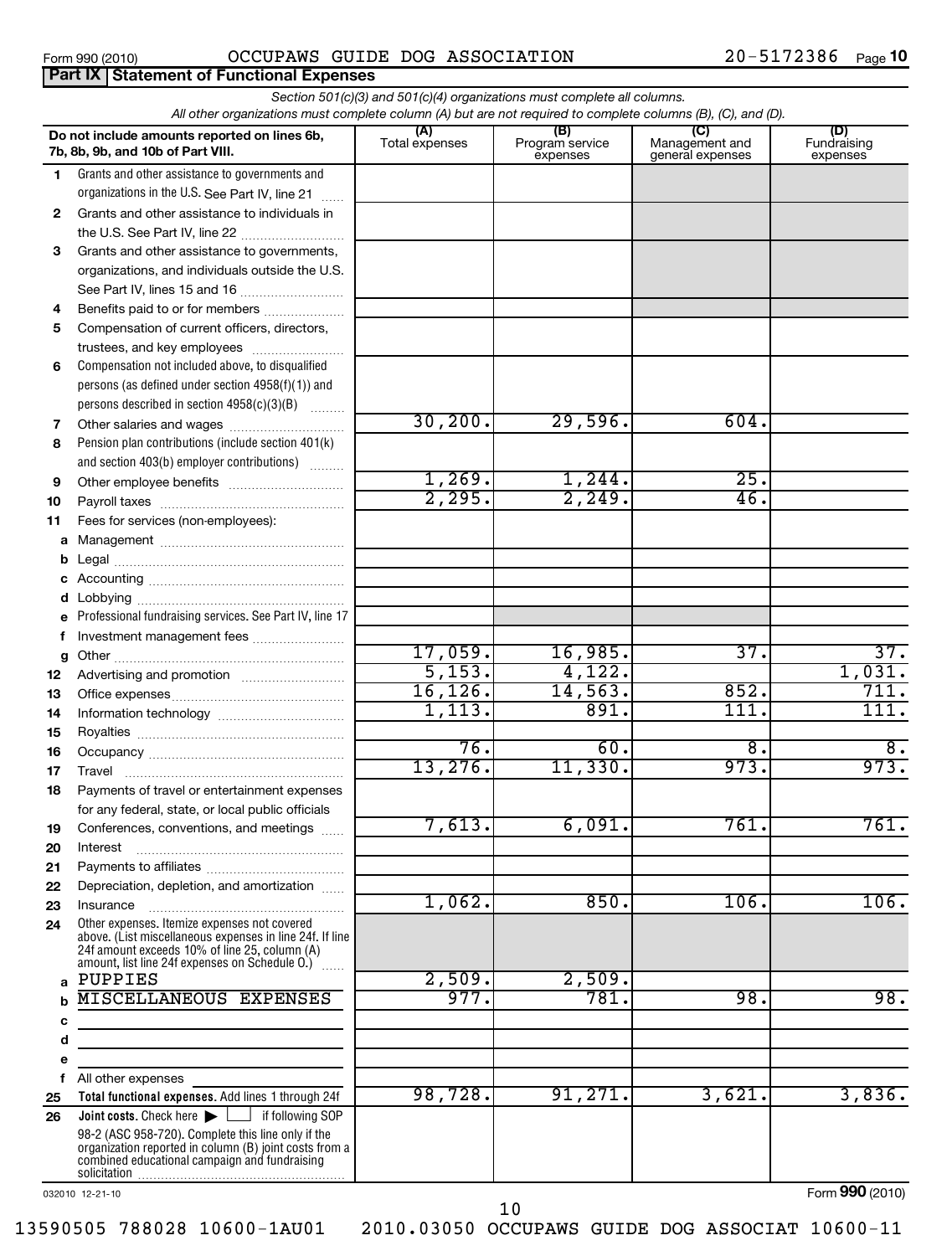$\overline{\phantom{0}}$ 

| Form 990 (2010) |                        | <b>OCCUPAWS</b> | GUIDE | DOG | ASSOCIATION |    | 2386 | Page |
|-----------------|------------------------|-----------------|-------|-----|-------------|----|------|------|
| <b>Part X</b>   | <b>∣ Balance Sheet</b> |                 |       |     |             |    |      |      |
|                 |                        |                 |       |     |             | 1Л | (B)  |      |

|                             |    |                                                                                          | (A)<br>Beginning of year |                 | (B)<br>End of year |
|-----------------------------|----|------------------------------------------------------------------------------------------|--------------------------|-----------------|--------------------|
|                             | 1  |                                                                                          | 18, 263.                 | $\mathbf{1}$    | 26,818.            |
|                             | 2  |                                                                                          |                          | $\mathbf{2}$    | 29,991.            |
|                             | 3  |                                                                                          |                          | 3               |                    |
|                             | 4  |                                                                                          |                          | 4               | 147.               |
|                             | 5  | Receivables from current and former officers, directors, trustees, key                   |                          |                 |                    |
|                             |    | employees, and highest compensated employees. Complete Part II                           |                          |                 |                    |
|                             |    | of Schedule L                                                                            |                          | 5               |                    |
|                             | 6  | Receivables from other disqualified persons (as defined under section                    |                          |                 |                    |
|                             |    | 4958(f)(1)), persons described in section 4958(c)(3)(B), and contributing                |                          |                 |                    |
|                             |    | employers and sponsoring organizations of section 501(c)(9) voluntary                    |                          |                 |                    |
|                             |    |                                                                                          |                          | 6               |                    |
|                             | 7  |                                                                                          |                          | $\overline{7}$  |                    |
| Assets                      | 8  |                                                                                          |                          | 8               |                    |
|                             | 9  |                                                                                          |                          | 9               | 464.               |
|                             |    | 10a Land, buildings, and equipment: cost or other                                        |                          |                 |                    |
|                             |    | basis. Complete Part VI of Schedule D    10a                                             |                          |                 |                    |
|                             |    | <b>b</b> Less: accumulated depreciation $\ldots$ 10b                                     |                          | 10 <sub>c</sub> |                    |
|                             | 11 |                                                                                          |                          | 11              |                    |
|                             | 12 |                                                                                          |                          | 12              |                    |
|                             | 13 |                                                                                          |                          | 13              |                    |
|                             | 14 |                                                                                          |                          | 14              |                    |
|                             | 15 |                                                                                          |                          | 15              |                    |
|                             | 16 |                                                                                          | 18, 263.                 | 16              | $57,420$ .         |
|                             | 17 |                                                                                          |                          | 17              |                    |
|                             | 18 |                                                                                          |                          | 18              |                    |
|                             | 19 |                                                                                          |                          | 19              |                    |
|                             | 20 |                                                                                          |                          | 20              |                    |
|                             | 21 | Escrow or custodial account liability. Complete Part IV of Schedule D                    |                          | 21              |                    |
| Liabilities                 | 22 | Payables to current and former officers, directors, trustees, key employees,             |                          |                 |                    |
|                             |    | highest compensated employees, and disqualified persons. Complete Part II                |                          |                 |                    |
|                             |    | of Schedule L                                                                            |                          | 22              |                    |
|                             | 23 | Secured mortgages and notes payable to unrelated third parties                           | 9,950.                   | 23              |                    |
|                             | 24 |                                                                                          |                          | 24              |                    |
|                             | 25 |                                                                                          |                          | 25              |                    |
|                             | 26 |                                                                                          | 9,950.                   | 26              | 1,145.             |
|                             |    | Organizations that follow SFAS 117, check here $\blacktriangleright \Box$ and complete   |                          |                 |                    |
|                             |    | lines 27 through 29, and lines 33 and 34.                                                |                          |                 |                    |
|                             | 27 |                                                                                          | 8,313.                   | 27              | 38,126.            |
|                             | 28 |                                                                                          |                          | 28              | 18, 149.           |
|                             | 29 | Permanently restricted net assets                                                        |                          | 29              |                    |
|                             |    | Organizations that do not follow SFAS 117, check here $\blacktriangleright \perp$<br>and |                          |                 |                    |
|                             |    | complete lines 30 through 34.                                                            |                          |                 |                    |
|                             | 30 |                                                                                          |                          | 30              |                    |
|                             | 31 | Paid-in or capital surplus, or land, building, or equipment fund                         |                          | 31              |                    |
| Net Assets or Fund Balances | 32 | Retained earnings, endowment, accumulated income, or other funds                         |                          | 32              |                    |
|                             | 33 |                                                                                          | 8,313.                   | 33              | 56, 275.           |
|                             | 34 |                                                                                          | 18, 263.                 | 34              | 57,420.            |
|                             |    |                                                                                          |                          |                 | Form 990 (2010)    |

11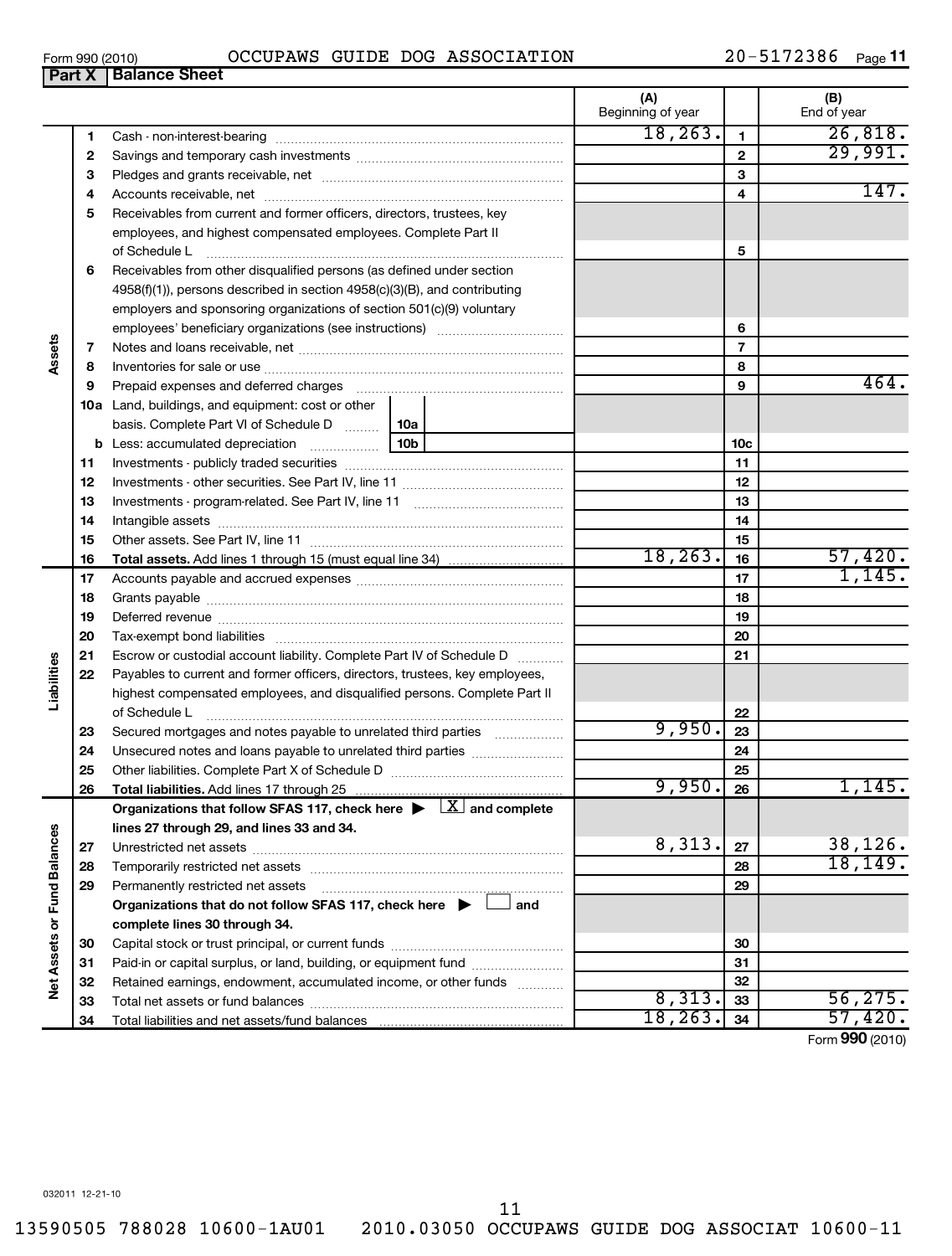| 032012 12-21-10 |
|-----------------|
|                 |

Form 990 (2010)

|                        | OCCUPAWS GUIDE DOG ASSOCIATION | 20-5172386 |
|------------------------|--------------------------------|------------|
| iliation of Not Accotc |                                |            |

| $20 - 5172386$ Page 12 |
|------------------------|
|------------------------|

|                                                                                                                   | <b>Part XI Reconciliation of Net Assets</b>                                                                                          |                         |    |            |           |  |  |  |
|-------------------------------------------------------------------------------------------------------------------|--------------------------------------------------------------------------------------------------------------------------------------|-------------------------|----|------------|-----------|--|--|--|
|                                                                                                                   |                                                                                                                                      |                         |    |            |           |  |  |  |
|                                                                                                                   |                                                                                                                                      |                         |    | 146,690.   |           |  |  |  |
| 1.                                                                                                                | $\blacksquare$                                                                                                                       |                         |    |            |           |  |  |  |
| $\mathbf{2}$                                                                                                      |                                                                                                                                      | $\overline{2}$          |    | 98,728.    |           |  |  |  |
| 3                                                                                                                 |                                                                                                                                      | $\mathbf{a}$            |    | 47,962.    |           |  |  |  |
| 4                                                                                                                 |                                                                                                                                      | $\overline{\mathbf{4}}$ |    | 8,313.     |           |  |  |  |
| 5                                                                                                                 | Other changes in net assets or fund balances (explain in Schedule O) manufactured controller than general controller                 | 5                       |    |            |           |  |  |  |
| 6                                                                                                                 | Net assets or fund balances at end of year. Combine lines 3, 4, and 5 (must equal Part X, line 33, column (B))                       | 6                       |    | 56, 275.   |           |  |  |  |
|                                                                                                                   | <b>Part XII Financial Statements and Reporting</b>                                                                                   |                         |    |            |           |  |  |  |
|                                                                                                                   |                                                                                                                                      |                         |    |            |           |  |  |  |
|                                                                                                                   |                                                                                                                                      |                         |    | <b>Yes</b> | <b>No</b> |  |  |  |
| 1.                                                                                                                | Accounting method used to prepare the Form 990: $\Box$ Cash $\Box X$ Accrual $\Box$ Other                                            |                         |    |            |           |  |  |  |
| If the organization changed its method of accounting from a prior year or checked "Other," explain in Schedule O. |                                                                                                                                      |                         |    |            |           |  |  |  |
|                                                                                                                   | 2a                                                                                                                                   |                         |    |            |           |  |  |  |
| b                                                                                                                 |                                                                                                                                      |                         |    |            |           |  |  |  |
| c                                                                                                                 | If "Yes" to line 2a or 2b, does the organization have a committee that assumes responsibility for oversight of the audit,            |                         |    |            |           |  |  |  |
|                                                                                                                   |                                                                                                                                      |                         | 2c |            |           |  |  |  |
|                                                                                                                   | If the organization changed either its oversight process or selection process during the tax year, explain in Schedule O.            |                         |    |            |           |  |  |  |
|                                                                                                                   | d If "Yes" to line 2a or 2b, check a box below to indicate whether the financial statements for the year were issued on a            |                         |    |            |           |  |  |  |
|                                                                                                                   | separate basis, consolidated basis, or both:                                                                                         |                         |    |            |           |  |  |  |
|                                                                                                                   | Consolidated basis $\Box$ Both consolidated and separate basis<br>Separate basis L                                                   |                         |    |            |           |  |  |  |
|                                                                                                                   | 3a As a result of a federal award, was the organization required to undergo an audit or audits as set forth in the Single Audit      |                         |    |            |           |  |  |  |
|                                                                                                                   | Act and OMB Circular A-133?                                                                                                          |                         | За |            | x         |  |  |  |
|                                                                                                                   | <b>b</b> If "Yes," did the organization undergo the required audit or audits? If the organization did not undergo the required audit |                         |    |            |           |  |  |  |
|                                                                                                                   |                                                                                                                                      |                         | 3b |            |           |  |  |  |

Form (2010) **990**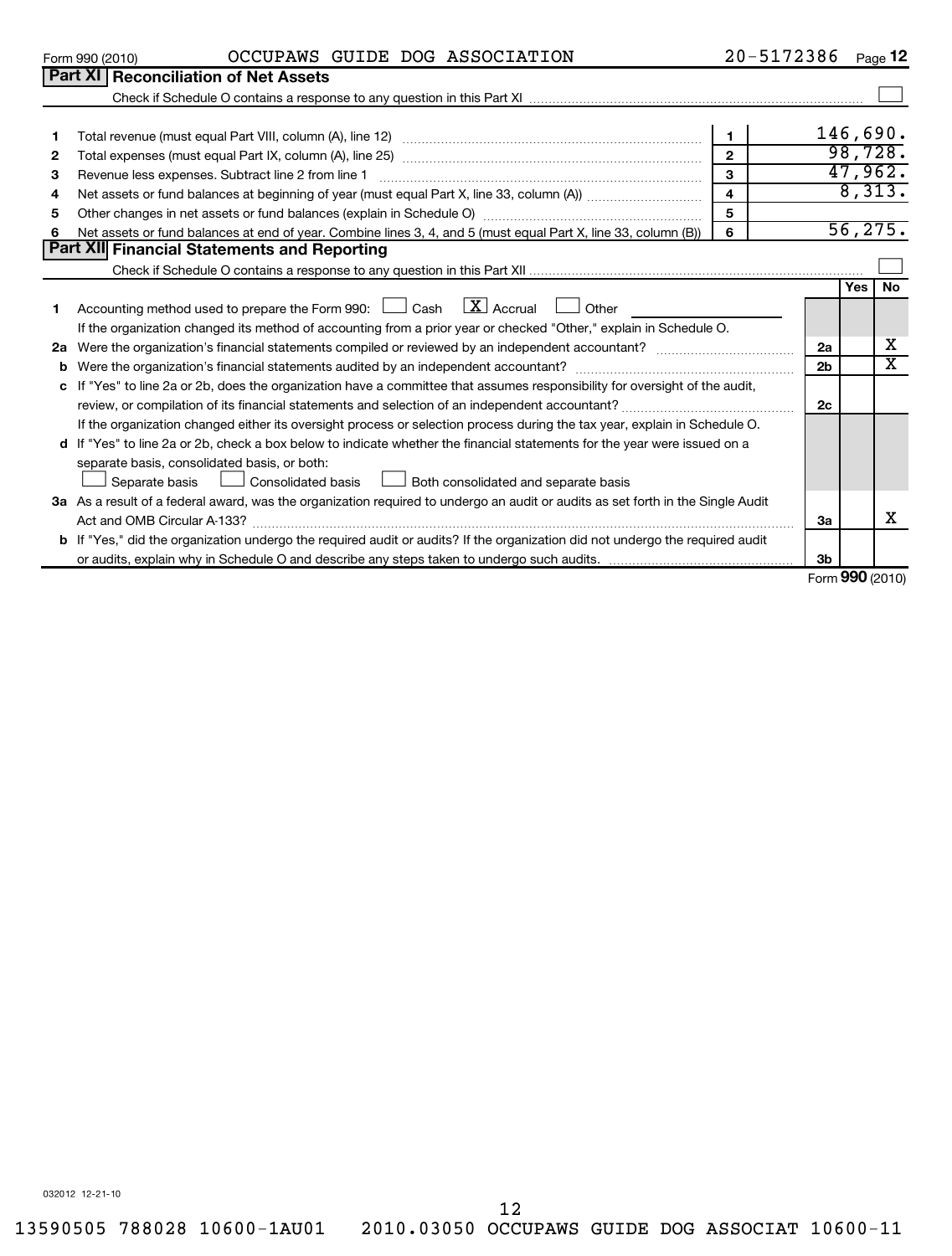|                            | <b>SCHEDULE A</b><br>(Form 990 or 990-EZ) |                                                                                                                                            | <b>Public Charity Status and Public Support</b>                                                                                                                                                                           |                     |                                                   |                      |                      |                                     |                                       | OMB No. 1545-0047     |            |    |
|----------------------------|-------------------------------------------|--------------------------------------------------------------------------------------------------------------------------------------------|---------------------------------------------------------------------------------------------------------------------------------------------------------------------------------------------------------------------------|---------------------|---------------------------------------------------|----------------------|----------------------|-------------------------------------|---------------------------------------|-----------------------|------------|----|
| Internal Revenue Service   | Department of the Treasury                |                                                                                                                                            | Complete if the organization is a section 501(c)(3) organization or a section<br>4947(a)(1) nonexempt charitable trust.<br>Attach to Form 990 or Form 990-EZ. See separate instructions.                                  |                     |                                                   |                      |                      |                                     |                                       | <b>Open to Public</b> | Inspection |    |
|                            | Name of the organization                  |                                                                                                                                            |                                                                                                                                                                                                                           |                     |                                                   |                      |                      |                                     | <b>Employer identification number</b> |                       |            |    |
|                            |                                           |                                                                                                                                            | OCCUPAWS GUIDE DOG ASSOCIATION                                                                                                                                                                                            |                     |                                                   |                      |                      |                                     |                                       | 20-5172386            |            |    |
| Part I                     |                                           |                                                                                                                                            | Reason for Public Charity Status (All organizations must complete this part.) See instructions.                                                                                                                           |                     |                                                   |                      |                      |                                     |                                       |                       |            |    |
|                            |                                           |                                                                                                                                            | The organization is not a private foundation because it is: (For lines 1 through 11, check only one box.)                                                                                                                 |                     |                                                   |                      |                      |                                     |                                       |                       |            |    |
| 1                          |                                           |                                                                                                                                            | A church, convention of churches, or association of churches described in section 170(b)(1)(A)(i).                                                                                                                        |                     |                                                   |                      |                      |                                     |                                       |                       |            |    |
| 2                          |                                           | A school described in section 170(b)(1)(A)(ii). (Attach Schedule E.)                                                                       |                                                                                                                                                                                                                           |                     |                                                   |                      |                      |                                     |                                       |                       |            |    |
| З                          |                                           |                                                                                                                                            | A hospital or a cooperative hospital service organization described in section 170(b)(1)(A)(iii).                                                                                                                         |                     |                                                   |                      |                      |                                     |                                       |                       |            |    |
| 4                          |                                           | A medical research organization operated in conjunction with a hospital described in section 170(b)(1)(A)(iii). Enter the hospital's name, |                                                                                                                                                                                                                           |                     |                                                   |                      |                      |                                     |                                       |                       |            |    |
|                            | city, and state:                          |                                                                                                                                            |                                                                                                                                                                                                                           |                     |                                                   |                      |                      |                                     |                                       |                       |            |    |
| 5                          |                                           |                                                                                                                                            | An organization operated for the benefit of a college or university owned or operated by a governmental unit described in                                                                                                 |                     |                                                   |                      |                      |                                     |                                       |                       |            |    |
|                            |                                           | section 170(b)(1)(A)(iv). (Complete Part II.)                                                                                              |                                                                                                                                                                                                                           |                     |                                                   |                      |                      |                                     |                                       |                       |            |    |
| 6                          |                                           |                                                                                                                                            | A federal, state, or local government or governmental unit described in section 170(b)(1)(A)(v).                                                                                                                          |                     |                                                   |                      |                      |                                     |                                       |                       |            |    |
| <u>x</u><br>$\overline{7}$ |                                           |                                                                                                                                            | An organization that normally receives a substantial part of its support from a governmental unit or from the general public described in                                                                                 |                     |                                                   |                      |                      |                                     |                                       |                       |            |    |
|                            |                                           | section 170(b)(1)(A)(vi). (Complete Part II.)                                                                                              |                                                                                                                                                                                                                           |                     |                                                   |                      |                      |                                     |                                       |                       |            |    |
| 8                          |                                           |                                                                                                                                            | A community trust described in section 170(b)(1)(A)(vi). (Complete Part II.)                                                                                                                                              |                     |                                                   |                      |                      |                                     |                                       |                       |            |    |
| 9                          |                                           |                                                                                                                                            | An organization that normally receives: (1) more than 33 1/3% of its support from contributions, membership fees, and gross receipts from                                                                                 |                     |                                                   |                      |                      |                                     |                                       |                       |            |    |
|                            |                                           |                                                                                                                                            | activities related to its exempt functions - subject to certain exceptions, and (2) no more than 33 1/3% of its support from gross investment                                                                             |                     |                                                   |                      |                      |                                     |                                       |                       |            |    |
|                            |                                           |                                                                                                                                            | income and unrelated business taxable income (less section 511 tax) from businesses acquired by the organization after June 30, 1975.                                                                                     |                     |                                                   |                      |                      |                                     |                                       |                       |            |    |
|                            |                                           | See section 509(a)(2). (Complete Part III.)                                                                                                |                                                                                                                                                                                                                           |                     |                                                   |                      |                      |                                     |                                       |                       |            |    |
| 10                         |                                           |                                                                                                                                            | An organization organized and operated exclusively to test for public safety. See section 509(a)(4).                                                                                                                      |                     |                                                   |                      |                      |                                     |                                       |                       |            |    |
| 11                         |                                           |                                                                                                                                            | An organization organized and operated exclusively for the benefit of, to perform the functions of, or to carry out the purposes of one or                                                                                |                     |                                                   |                      |                      |                                     |                                       |                       |            |    |
|                            |                                           |                                                                                                                                            | more publicly supported organizations described in section 509(a)(1) or section 509(a)(2). See section 509(a)(3). Check the box that<br>describes the type of supporting organization and complete lines 11e through 11h. |                     |                                                   |                      |                      |                                     |                                       |                       |            |    |
|                            | ∣ Type I<br>a L                           | b <sub>l</sub>                                                                                                                             | J Type II                                                                                                                                                                                                                 | c L                 | Type III - Functionally integrated                |                      |                      |                                     | d l                                   | Type III - Other      |            |    |
| e۱                         |                                           |                                                                                                                                            | By checking this box, I certify that the organization is not controlled directly or indirectly by one or more disqualified persons other than                                                                             |                     |                                                   |                      |                      |                                     |                                       |                       |            |    |
|                            |                                           |                                                                                                                                            | foundation managers and other than one or more publicly supported organizations described in section 509(a)(1) or section 509(a)(2).                                                                                      |                     |                                                   |                      |                      |                                     |                                       |                       |            |    |
| f                          |                                           |                                                                                                                                            | If the organization received a written determination from the IRS that it is a Type I, Type II, or Type III                                                                                                               |                     |                                                   |                      |                      |                                     |                                       |                       |            |    |
|                            |                                           | supporting organization, check this box                                                                                                    |                                                                                                                                                                                                                           |                     |                                                   |                      |                      |                                     |                                       |                       |            |    |
| g                          |                                           |                                                                                                                                            | Since August 17, 2006, has the organization accepted any gift or contribution from any of the following persons?                                                                                                          |                     |                                                   |                      |                      |                                     |                                       |                       |            |    |
|                            | (i)                                       |                                                                                                                                            | A person who directly or indirectly controls, either alone or together with persons described in (ii) and (iii) below,                                                                                                    |                     |                                                   |                      |                      |                                     |                                       |                       | Yes        | No |
|                            |                                           |                                                                                                                                            | the governing body of the supported organization?                                                                                                                                                                         |                     |                                                   |                      |                      |                                     |                                       | 11g(i)                |            |    |
|                            | (ii)                                      |                                                                                                                                            |                                                                                                                                                                                                                           |                     |                                                   |                      |                      |                                     |                                       | 11g(ii)               |            |    |
|                            |                                           |                                                                                                                                            | (iii) A 35% controlled entity of a person described in (i) or (ii) above?                                                                                                                                                 |                     |                                                   |                      |                      |                                     |                                       | 11g(iii)              |            |    |
| h                          |                                           |                                                                                                                                            | Provide the following information about the supported organization(s).                                                                                                                                                    |                     |                                                   |                      |                      |                                     |                                       |                       |            |    |
|                            |                                           |                                                                                                                                            |                                                                                                                                                                                                                           |                     |                                                   |                      |                      |                                     |                                       |                       |            |    |
|                            | (i) Name of supported                     | (ii) EIN                                                                                                                                   | (iii) Type of<br>organization                                                                                                                                                                                             |                     | (iv) is the organization $(v)$ Did you notify the |                      |                      | (vi) Is the<br>organization in col. |                                       | (vii) Amount of       |            |    |
|                            | organization                              |                                                                                                                                            | (described on lines 1-9                                                                                                                                                                                                   | governing document? | in col. (i) listed in your                        | organization in col. | (i) of your support? | (i) organized in the $U.S.$ ?       |                                       |                       | support    |    |
|                            |                                           |                                                                                                                                            | above or IRC section                                                                                                                                                                                                      |                     |                                                   |                      |                      |                                     |                                       |                       |            |    |
|                            |                                           |                                                                                                                                            | (see instructions))                                                                                                                                                                                                       | Yes                 | No                                                | Yes                  | No                   | Yes                                 | No                                    |                       |            |    |
|                            |                                           |                                                                                                                                            |                                                                                                                                                                                                                           |                     |                                                   |                      |                      |                                     |                                       |                       |            |    |
|                            |                                           |                                                                                                                                            |                                                                                                                                                                                                                           |                     |                                                   |                      |                      |                                     |                                       |                       |            |    |
|                            |                                           |                                                                                                                                            |                                                                                                                                                                                                                           |                     |                                                   |                      |                      |                                     |                                       |                       |            |    |
|                            |                                           |                                                                                                                                            |                                                                                                                                                                                                                           |                     |                                                   |                      |                      |                                     |                                       |                       |            |    |
|                            |                                           |                                                                                                                                            |                                                                                                                                                                                                                           |                     |                                                   |                      |                      |                                     |                                       |                       |            |    |

| Total                                                            |  |  |  |
|------------------------------------------------------------------|--|--|--|
| LHA For Paperwork Reduction Act Notice, see the Instructions for |  |  |  |
| Form 990 or 990-EZ.                                              |  |  |  |

**Schedule A (Form 990 or 990-EZ) 2010**

032021 12-21-10

13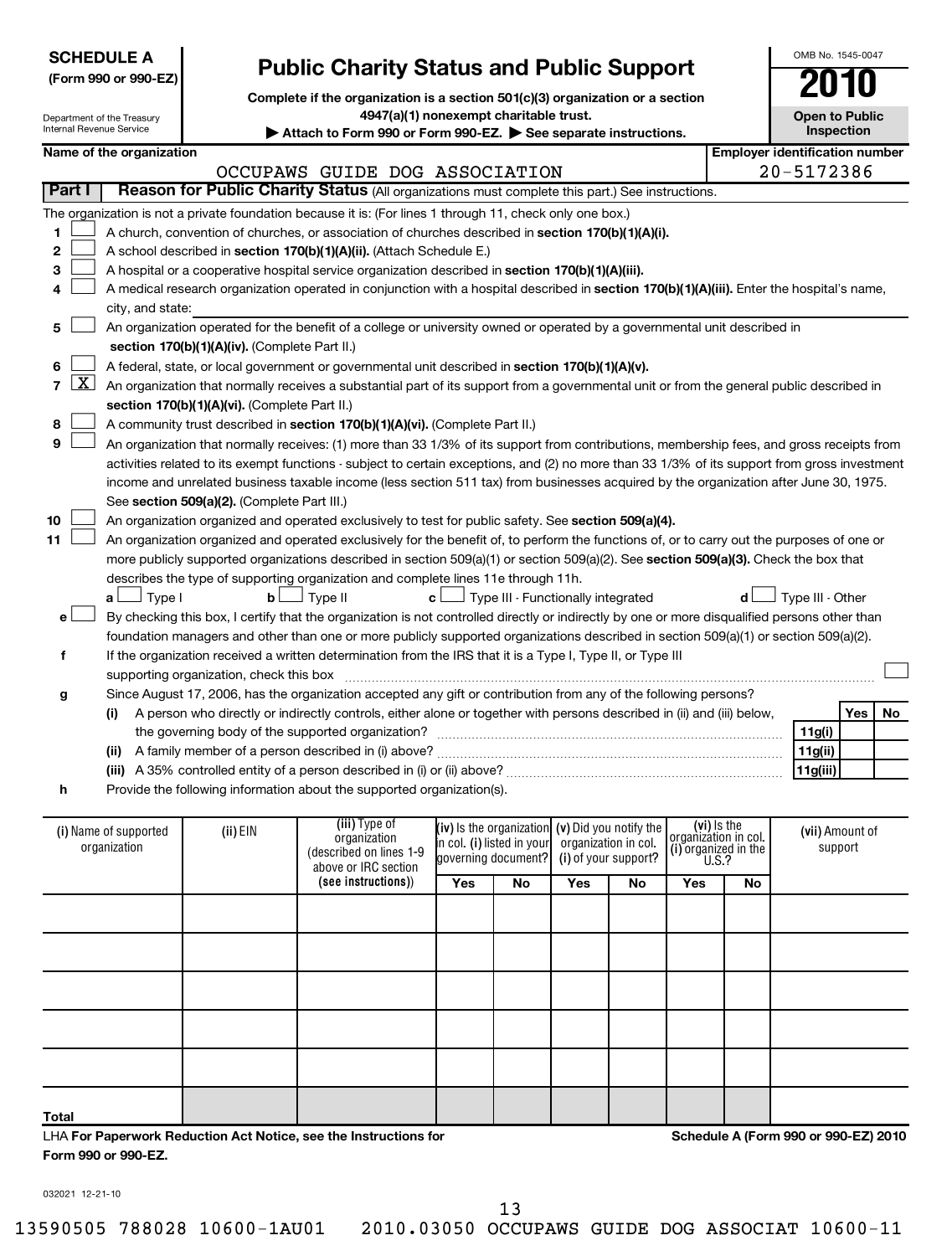# Schedule A (Form 990 or 990-EZ) 2010 Page OCCUPAWS GUIDE DOG ASSOCIATION 20-5172386

(Complete only if you checked the box on line 5, 7, or 8 of Part I or if the organization failed to qualify under Part III. If the organization fails to qualify under the tests listed below, please complete Part III.) **Part II Support Schedule for Organizations Described in Sections 170(b)(1)(A)(iv) and 170(b)(1)(A)(vi)**

|    | <b>Section A. Public Support</b>                                                                                                                                                                                               |          |          |                     |            |                                      |                                          |
|----|--------------------------------------------------------------------------------------------------------------------------------------------------------------------------------------------------------------------------------|----------|----------|---------------------|------------|--------------------------------------|------------------------------------------|
|    | Calendar year (or fiscal year beginning in)                                                                                                                                                                                    | (a) 2006 | (b) 2007 | (c) 2008            | $(d)$ 2009 | (e) 2010                             | (f) Total                                |
|    | 1 Gifts, grants, contributions, and                                                                                                                                                                                            |          |          |                     |            |                                      |                                          |
|    | membership fees received. (Do not                                                                                                                                                                                              |          |          |                     |            |                                      |                                          |
|    | include any "unusual grants.")                                                                                                                                                                                                 |          |          | 42,213.             | 39, 218.   | 138,869.                             | 220, 300.                                |
|    | 2 Tax revenues levied for the organ-                                                                                                                                                                                           |          |          |                     |            |                                      |                                          |
|    | ization's benefit and either paid to                                                                                                                                                                                           |          |          |                     |            |                                      |                                          |
|    | or expended on its behalf                                                                                                                                                                                                      |          |          |                     |            |                                      |                                          |
|    | 3 The value of services or facilities                                                                                                                                                                                          |          |          |                     |            |                                      |                                          |
|    | furnished by a governmental unit to                                                                                                                                                                                            |          |          |                     |            |                                      |                                          |
|    | the organization without charge                                                                                                                                                                                                |          |          |                     |            |                                      |                                          |
|    | 4 Total. Add lines 1 through 3                                                                                                                                                                                                 |          |          | 42, 213.            |            | 39, 218, 138, 869.                   | 220, 300.                                |
|    | The portion of total contributions                                                                                                                                                                                             |          |          |                     |            |                                      |                                          |
|    | by each person (other than a                                                                                                                                                                                                   |          |          |                     |            |                                      |                                          |
|    | governmental unit or publicly                                                                                                                                                                                                  |          |          |                     |            |                                      |                                          |
|    | supported organization) included                                                                                                                                                                                               |          |          |                     |            |                                      |                                          |
|    | on line 1 that exceeds 2% of the                                                                                                                                                                                               |          |          |                     |            |                                      |                                          |
|    | amount shown on line 11,                                                                                                                                                                                                       |          |          |                     |            |                                      |                                          |
|    | column (f)                                                                                                                                                                                                                     |          |          |                     |            |                                      | 47,889.                                  |
|    | 6 Public support. Subtract line 5 from line 4.                                                                                                                                                                                 |          |          |                     |            |                                      | 172,411.                                 |
|    | <b>Section B. Total Support</b>                                                                                                                                                                                                |          |          |                     |            |                                      |                                          |
|    | Calendar year (or fiscal year beginning in)                                                                                                                                                                                    | (a) 2006 | (b) 2007 | $(c)$ 2008          | $(d)$ 2009 | (e) 2010                             |                                          |
|    | 7 Amounts from line 4                                                                                                                                                                                                          |          |          | $\overline{42,213}$ | 39,218.    | 138,869.                             | $\frac{f(f) \text{Total}}{220,300.}$     |
|    | Gross income from interest,                                                                                                                                                                                                    |          |          |                     |            |                                      |                                          |
|    | dividends, payments received on                                                                                                                                                                                                |          |          |                     |            |                                      |                                          |
|    | securities loans, rents, royalties                                                                                                                                                                                             |          |          |                     |            |                                      |                                          |
|    | and income from similar sources                                                                                                                                                                                                |          |          |                     |            | 192.                                 | 192.                                     |
| 9  | Net income from unrelated business                                                                                                                                                                                             |          |          |                     |            |                                      |                                          |
|    | activities, whether or not the                                                                                                                                                                                                 |          |          |                     |            |                                      |                                          |
|    | business is regularly carried on                                                                                                                                                                                               |          |          |                     |            |                                      |                                          |
|    | 10 Other income. Do not include gain                                                                                                                                                                                           |          |          |                     |            |                                      |                                          |
|    | or loss from the sale of capital                                                                                                                                                                                               |          |          |                     |            |                                      |                                          |
|    | assets (Explain in Part IV.)                                                                                                                                                                                                   |          |          |                     |            |                                      |                                          |
|    | 11 Total support. Add lines 7 through 10                                                                                                                                                                                       |          |          |                     |            |                                      | 220,492.                                 |
|    | <b>12</b> Gross receipts from related activities, etc. (see instructions)                                                                                                                                                      |          |          |                     |            | 12 <sup>2</sup>                      | 40,647.                                  |
|    | 13 First five years. If the Form 990 is for the organization's first, second, third, fourth, or fifth tax year as a section 501(c)(3)                                                                                          |          |          |                     |            |                                      |                                          |
|    |                                                                                                                                                                                                                                |          |          |                     |            |                                      | $\blacktriangleright$ $\boxed{\text{X}}$ |
|    | Section C. Computation of Public Support Percentage                                                                                                                                                                            |          |          |                     |            |                                      |                                          |
|    |                                                                                                                                                                                                                                |          |          |                     |            | 14                                   | %                                        |
|    |                                                                                                                                                                                                                                |          |          |                     |            | 15                                   | %                                        |
|    | 16a 33 1/3% support test - 2010. If the organization did not check the box on line 13, and line 14 is 33 1/3% or more, check this box and                                                                                      |          |          |                     |            |                                      |                                          |
|    | stop here. The organization qualifies as a publicly supported organization manufactured content and the organization of the state of the state of the state of the state of the state of the state of the state of the state o |          |          |                     |            |                                      |                                          |
|    | b 33 1/3% support test - 2009. If the organization did not check a box on line 13 or 16a, and line 15 is 33 1/3% or more, check this box                                                                                       |          |          |                     |            |                                      |                                          |
|    |                                                                                                                                                                                                                                |          |          |                     |            |                                      |                                          |
|    | 17a 10% -facts-and-circumstances test - 2010. If the organization did not check a box on line 13, 16a, or 16b, and line 14 is 10% or more,                                                                                     |          |          |                     |            |                                      |                                          |
|    | and if the organization meets the "facts-and-circumstances" test, check this box and stop here. Explain in Part IV how the organization                                                                                        |          |          |                     |            |                                      |                                          |
|    |                                                                                                                                                                                                                                |          |          |                     |            |                                      |                                          |
|    | b 10% -facts-and-circumstances test - 2009. If the organization did not check a box on line 13, 16a, 16b, or 17a, and line 15 is 10% or                                                                                        |          |          |                     |            |                                      |                                          |
|    | more, and if the organization meets the "facts-and-circumstances" test, check this box and stop here. Explain in Part IV how the                                                                                               |          |          |                     |            |                                      |                                          |
|    | organization meets the "facts-and-circumstances" test. The organization qualifies as a publicly supported organization                                                                                                         |          |          |                     |            |                                      |                                          |
| 18 | Private foundation. If the organization did not check a box on line 13, 16a, 16b, 17a, or 17b, check this box and see instructions                                                                                             |          |          |                     |            |                                      |                                          |
|    |                                                                                                                                                                                                                                |          |          |                     |            | Schodule A (Form 000 or 000 F7) 2010 |                                          |

**Schedule A (Form 990 or 990-EZ) 2010**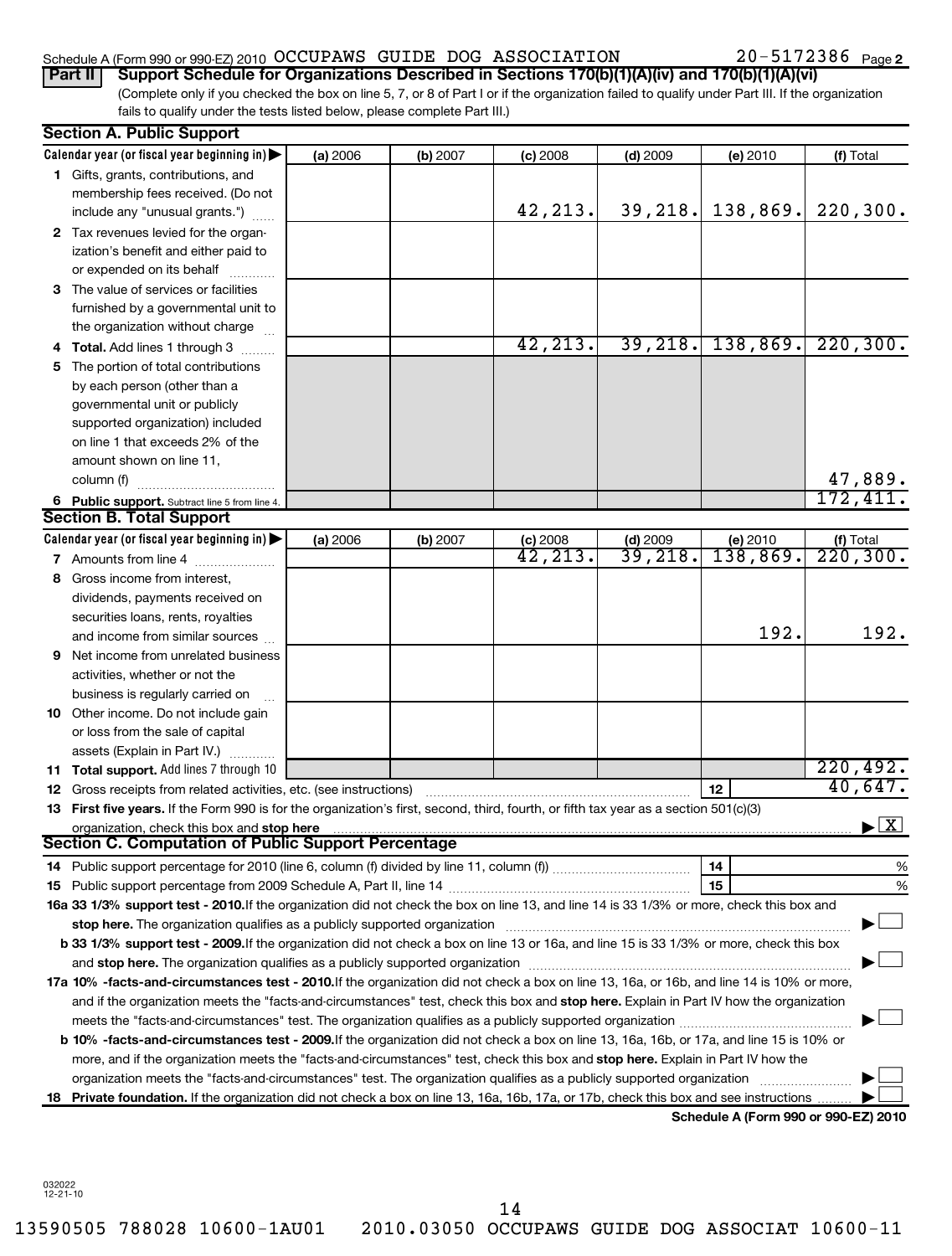# **Part III** Support Schedule for Organizations Described in Section 509(a)(2)

(Complete only if you checked the box on line 9 of Part I or if the organization failed to qualify under Part II. If the organization fails to qualify under the tests listed below, please complete Part II.)

|    | <b>Section A. Public Support</b>                                                                                                                                                                                               |          |          |            |            |          |                                      |
|----|--------------------------------------------------------------------------------------------------------------------------------------------------------------------------------------------------------------------------------|----------|----------|------------|------------|----------|--------------------------------------|
|    | Calendar year (or fiscal year beginning in)                                                                                                                                                                                    | (a) 2006 | (b) 2007 | $(c)$ 2008 | $(d)$ 2009 | (e) 2010 | (f) Total                            |
|    | 1 Gifts, grants, contributions, and                                                                                                                                                                                            |          |          |            |            |          |                                      |
|    | membership fees received. (Do not                                                                                                                                                                                              |          |          |            |            |          |                                      |
|    | include any "unusual grants.")                                                                                                                                                                                                 |          |          |            |            |          |                                      |
|    | <b>2</b> Gross receipts from admissions,<br>merchandise sold or services per-<br>formed, or facilities furnished in<br>any activity that is related to the<br>organization's tax-exempt purpose                                |          |          |            |            |          |                                      |
|    | 3 Gross receipts from activities that<br>are not an unrelated trade or bus-                                                                                                                                                    |          |          |            |            |          |                                      |
|    | iness under section 513                                                                                                                                                                                                        |          |          |            |            |          |                                      |
| 4  | Tax revenues levied for the organ-<br>ization's benefit and either paid to                                                                                                                                                     |          |          |            |            |          |                                      |
|    | or expended on its behalf                                                                                                                                                                                                      |          |          |            |            |          |                                      |
|    | 5 The value of services or facilities                                                                                                                                                                                          |          |          |            |            |          |                                      |
|    | furnished by a governmental unit to<br>the organization without charge                                                                                                                                                         |          |          |            |            |          |                                      |
|    | <b>6 Total.</b> Add lines 1 through 5                                                                                                                                                                                          |          |          |            |            |          |                                      |
|    | 7a Amounts included on lines 1, 2, and                                                                                                                                                                                         |          |          |            |            |          |                                      |
|    | 3 received from disqualified persons                                                                                                                                                                                           |          |          |            |            |          |                                      |
|    | <b>b</b> Amounts included on lines 2 and 3 received<br>from other than disqualified persons that<br>exceed the greater of \$5,000 or 1% of the                                                                                 |          |          |            |            |          |                                      |
|    | amount on line 13 for the year<br>c Add lines 7a and 7b                                                                                                                                                                        |          |          |            |            |          |                                      |
|    | 8 Public support (Subtract line 7c from line 6.)                                                                                                                                                                               |          |          |            |            |          |                                      |
|    | <b>Section B. Total Support</b>                                                                                                                                                                                                |          |          |            |            |          |                                      |
|    | Calendar year (or fiscal year beginning in)                                                                                                                                                                                    | (a) 2006 | (b) 2007 | $(c)$ 2008 | $(d)$ 2009 | (e) 2010 | (f) Total                            |
|    | 9 Amounts from line 6                                                                                                                                                                                                          |          |          |            |            |          |                                      |
|    | <b>10a</b> Gross income from interest,<br>dividends, payments received on<br>securities loans, rents, royalties<br>and income from similar sources                                                                             |          |          |            |            |          |                                      |
|    | <b>b</b> Unrelated business taxable income                                                                                                                                                                                     |          |          |            |            |          |                                      |
|    | (less section 511 taxes) from businesses<br>acquired after June 30, 1975                                                                                                                                                       |          |          |            |            |          |                                      |
|    | c Add lines 10a and 10b                                                                                                                                                                                                        |          |          |            |            |          |                                      |
|    | <b>11</b> Net income from unrelated business<br>activities not included in line 10b,<br>whether or not the business is<br>regularly carried on                                                                                 |          |          |            |            |          |                                      |
|    | 12 Other income. Do not include gain<br>or loss from the sale of capital<br>assets (Explain in Part IV.)                                                                                                                       |          |          |            |            |          |                                      |
|    | 13 Total support (Add lines 9, 10c, 11, and 12.)                                                                                                                                                                               |          |          |            |            |          |                                      |
|    | 14 First five years. If the Form 990 is for the organization's first, second, third, fourth, or fifth tax year as a section 501(c)(3) organization,                                                                            |          |          |            |            |          |                                      |
|    | check this box and stop here with the content of the content of the state of the content of the state of the state of the content of the content of the content of the content of the content of the content of the content of |          |          |            |            |          |                                      |
|    | <b>Section C. Computation of Public Support Percentage</b>                                                                                                                                                                     |          |          |            |            |          |                                      |
|    |                                                                                                                                                                                                                                |          |          |            |            | 15       | %                                    |
|    |                                                                                                                                                                                                                                |          |          |            |            | 16       | %                                    |
|    | Section D. Computation of Investment Income Percentage                                                                                                                                                                         |          |          |            |            |          |                                      |
|    |                                                                                                                                                                                                                                |          |          |            |            | 17       | %                                    |
|    | 18 Investment income percentage from 2009 Schedule A, Part III, line 17                                                                                                                                                        |          |          |            |            | 18       | %                                    |
|    | 19a 33 1/3% support tests - 2010. If the organization did not check the box on line 14, and line 15 is more than 33 1/3%, and line 17 is not                                                                                   |          |          |            |            |          |                                      |
|    | more than 33 1/3%, check this box and stop here. The organization qualifies as a publicly supported organization                                                                                                               |          |          |            |            |          |                                      |
|    | b 33 1/3% support tests - 2009. If the organization did not check a box on line 14 or line 19a, and line 16 is more than 33 1/3%, and                                                                                          |          |          |            |            |          |                                      |
|    | line 18 is not more than 33 1/3%, check this box and stop here. The organization qualifies as a publicly supported organization                                                                                                |          |          |            |            |          |                                      |
| 20 |                                                                                                                                                                                                                                |          |          |            |            |          |                                      |
|    | 032023 12-21-10                                                                                                                                                                                                                |          |          |            |            |          | Schedule A (Form 990 or 990-EZ) 2010 |

15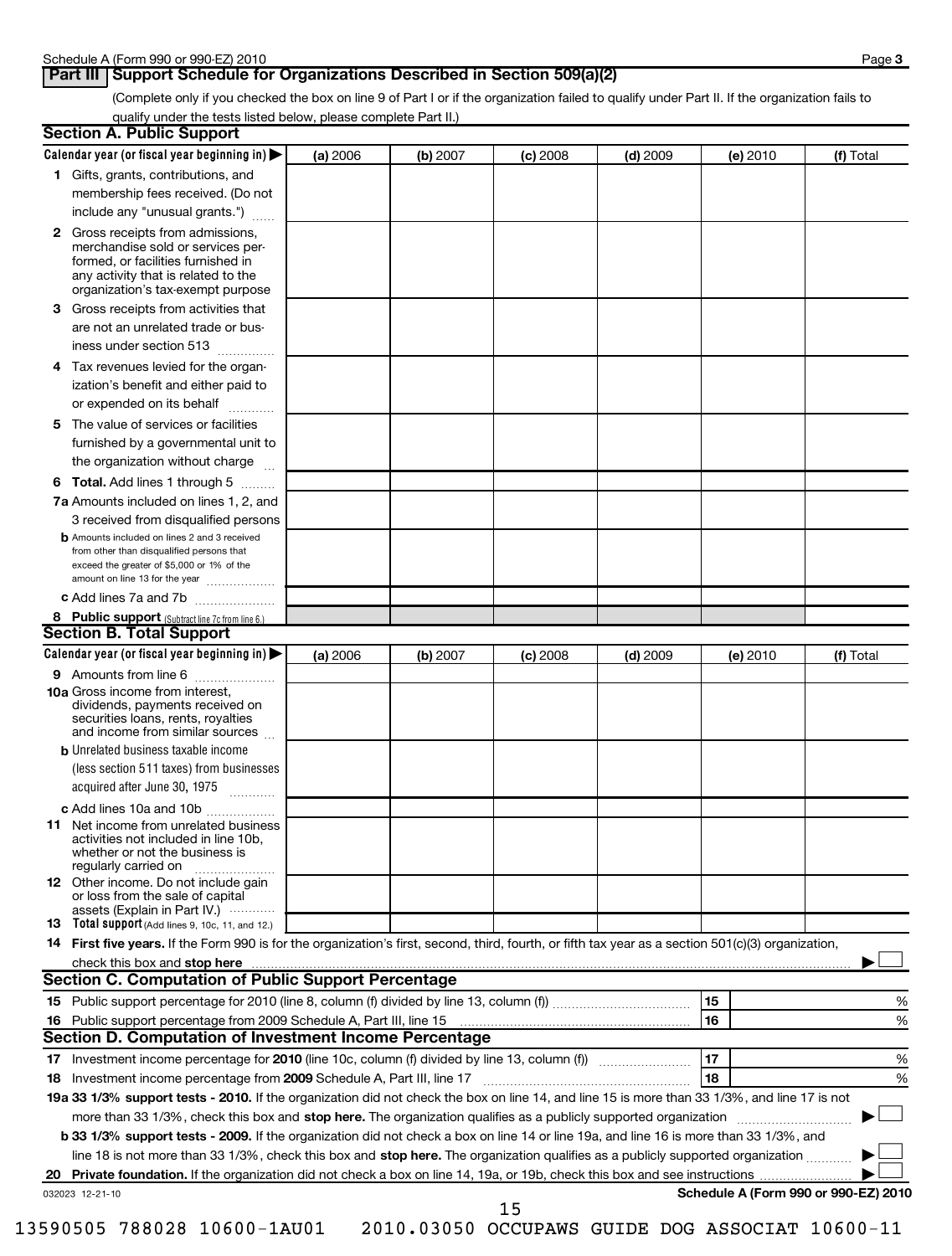# **Schedule B Schedule of Contributors**

**or 990-PF) | Attach to Form 990, 990-EZ, or 990-PF.**

OMB No. 1545-0047

**2010**

**Name of the organization Employer identification number**

| Name of the organization |  |
|--------------------------|--|
|--------------------------|--|

Department of the Treasury Internal Revenue Service

**(Form 990, 990-EZ,**

|                                       | OCCUPAWS GUIDE DOG ASSOCIATION                                            | 20-5172386 |
|---------------------------------------|---------------------------------------------------------------------------|------------|
| <b>Organization type (check one):</b> |                                                                           |            |
| Filers of:                            | Section:                                                                  |            |
| Form 990 or 990-EZ                    | $\lfloor \underline{X} \rfloor$ 501(c)( 3) (enter number) organization    |            |
|                                       | 4947(a)(1) nonexempt charitable trust not treated as a private foundation |            |
|                                       | 527 political organization                                                |            |
| Form 990-PF                           | 501(c)(3) exempt private foundation                                       |            |
|                                       | 4947(a)(1) nonexempt charitable trust treated as a private foundation     |            |
|                                       | 501(c)(3) taxable private foundation                                      |            |

Check if your organization is covered by the General Rule or a Special Rule. **Note.**  Only a section 501(c)(7), (8), or (10) organization can check boxes for both the General Rule and a Special Rule. See instructions.

### **General Rule**

 $\boxed{\textbf{X}}$  For an organization filing Form 990, 990-EZ, or 990-PF that received, during the year, \$5,000 or more (in money or property) from any one contributor. Complete Parts I and II.

### **Special Rules**

509(a)(1) and 170(b)(1)(A)(vi), and received from any one contributor, during the year, a contribution of the greater of (1) \$5,000 or (2) 2% For a section 501(c)(3) organization filing Form 990 or 990-EZ that met the 33 1/3% support test of the regulations under sections of the amount on (i) Form 990, Part VIII, line 1h or (ii) Form 990-EZ, line 1. Complete Parts I and II.  $\left\vert \cdot\right\vert$ 

aggregate contributions of more than \$1,000 for use exclusively for religious, charitable, scientific, literary, or educational purposes, or For a section 501(c)(7), (8), or (10) organization filing Form 990 or 990-EZ that received from any one contributor, during the year, the prevention of cruelty to children or animals. Complete Parts I, II, and III.  $\left\vert \cdot\right\vert$ 

purpose. Do not complete any of the parts unless the General Rule applies to this organization because it received nonexclusively contributions for use exclusively for religious, charitable, etc., purposes, but these contributions did not aggregate to more than \$1,000. If this box is checked, enter here the total contributions that were received during the year for an exclusively religious, charitable, etc., For a section 501(c)(7), (8), or (10) organization filing Form 990 or 990-EZ that received from any one contributor, during the year, religious, charitable, etc., contributions of \$5,000 or more during the year. ~~~~~~~~~~~~~~~~~ | \$  $\left\vert \cdot\right\vert$ 

**Caution.** An organization that is not covered by the General Rule and/or the Special Rules does not file Schedule B (Form 990, 990-EZ, or 990-PF), but it **must** answer "No" on Part IV, line 2 of its Form 990, or check the box on line H of its Form 990-EZ, or on line 2 of its Form 990-PF, to certify that it does not meet the filing requirements of Schedule B (Form 990, 990-EZ, or 990-PF).

LHA For Paperwork Reduction Act Notice, see the Instructions for Form 990, 990-EZ, or 990-PF. Schedule B (Form 990, 990-EZ, or 990-PF) (2010)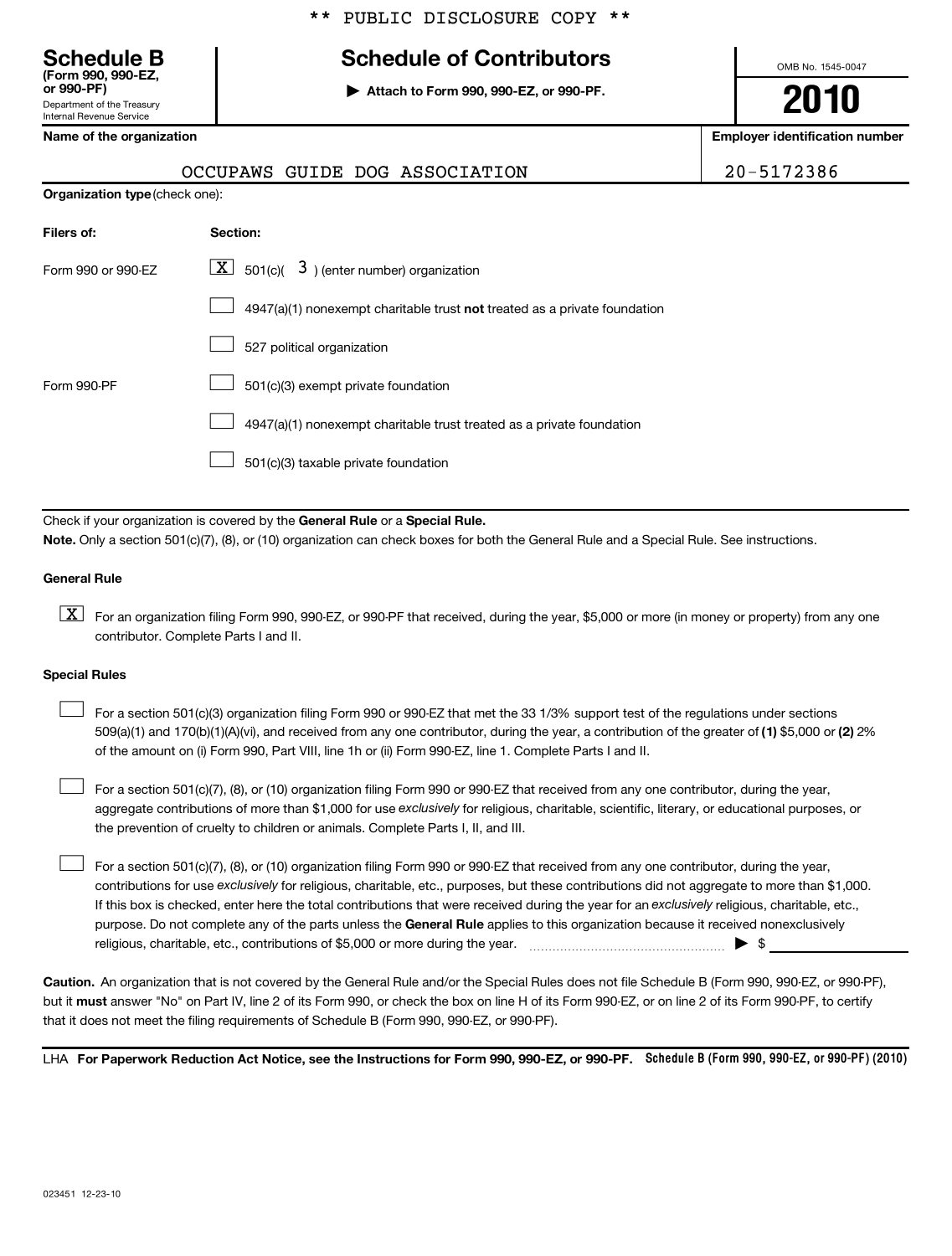| Schedule B (Form 990, 990-EZ, or 990-PF) (2010) | Page | $\sim$ f | of Part I |
|-------------------------------------------------|------|----------|-----------|
|-------------------------------------------------|------|----------|-----------|

**Name of organization Employer identification number**

## OCCUPAWS GUIDE DOG ASSOCIATION | 20-5172386

| Part I | <b>Contributors</b> (see instructions) |  |
|--------|----------------------------------------|--|
|--------|----------------------------------------|--|

| (a)<br>No. | (b)<br>Name, address, and ZIP + 4 | (c)<br>Aggregate contributions          | (d)<br>Type of contribution                                                                                                                  |
|------------|-----------------------------------|-----------------------------------------|----------------------------------------------------------------------------------------------------------------------------------------------|
| 1          |                                   | 51,714.<br>\$                           | $\overline{\mathbf{x}}$<br>Person<br>Payroll<br>Noncash<br>(Complete Part II if there<br>is a noncash contribution.)                         |
| (a)<br>No. | (b)<br>Name, address, and ZIP + 4 | (c)<br>Aggregate contributions          | (d)<br>Type of contribution                                                                                                                  |
| 2          |                                   | 8,200.<br>\$                            | $\overline{\mathbf{x}}$<br>Person<br>Payroll<br>Noncash<br>(Complete Part II if there<br>is a noncash contribution.)                         |
| (a)<br>No. | (b)<br>Name, address, and ZIP + 4 | (c)<br>Aggregate contributions          | (d)<br>Type of contribution                                                                                                                  |
| 3          |                                   | 5,000.<br>\$                            | $\boxed{\textbf{X}}$<br>Person<br>Payroll<br>Noncash<br>(Complete Part II if there<br>is a noncash contribution.)                            |
|            |                                   |                                         |                                                                                                                                              |
| (a)<br>No. | (b)                               | (c)                                     | (d)                                                                                                                                          |
| 4          | Name, address, and ZIP + 4        | Aggregate contributions<br>6,449.<br>\$ | Type of contribution<br>$\overline{\mathbf{x}}$<br>Person<br>Payroll<br>Noncash<br>(Complete Part II if there<br>is a noncash contribution.) |
| (a)<br>No. | (b)<br>Name, address, and ZIP + 4 | (c)<br>Aggregate contributions          | (d)<br>Type of contribution                                                                                                                  |
|            |                                   | \$                                      | Person<br>Payroll<br>Noncash<br>(Complete Part II if there<br>is a noncash contribution.)                                                    |
| (a)<br>No. | (b)<br>Name, address, and ZIP + 4 | (c)<br>Aggregate contributions          | (d)<br>Type of contribution                                                                                                                  |
|            |                                   | \$                                      | Person<br>Payroll<br>Noncash<br>(Complete Part II if there<br>is a noncash contribution.)<br>Schedule B (Form 990, 990-EZ, or 990-PF) (2010) |

17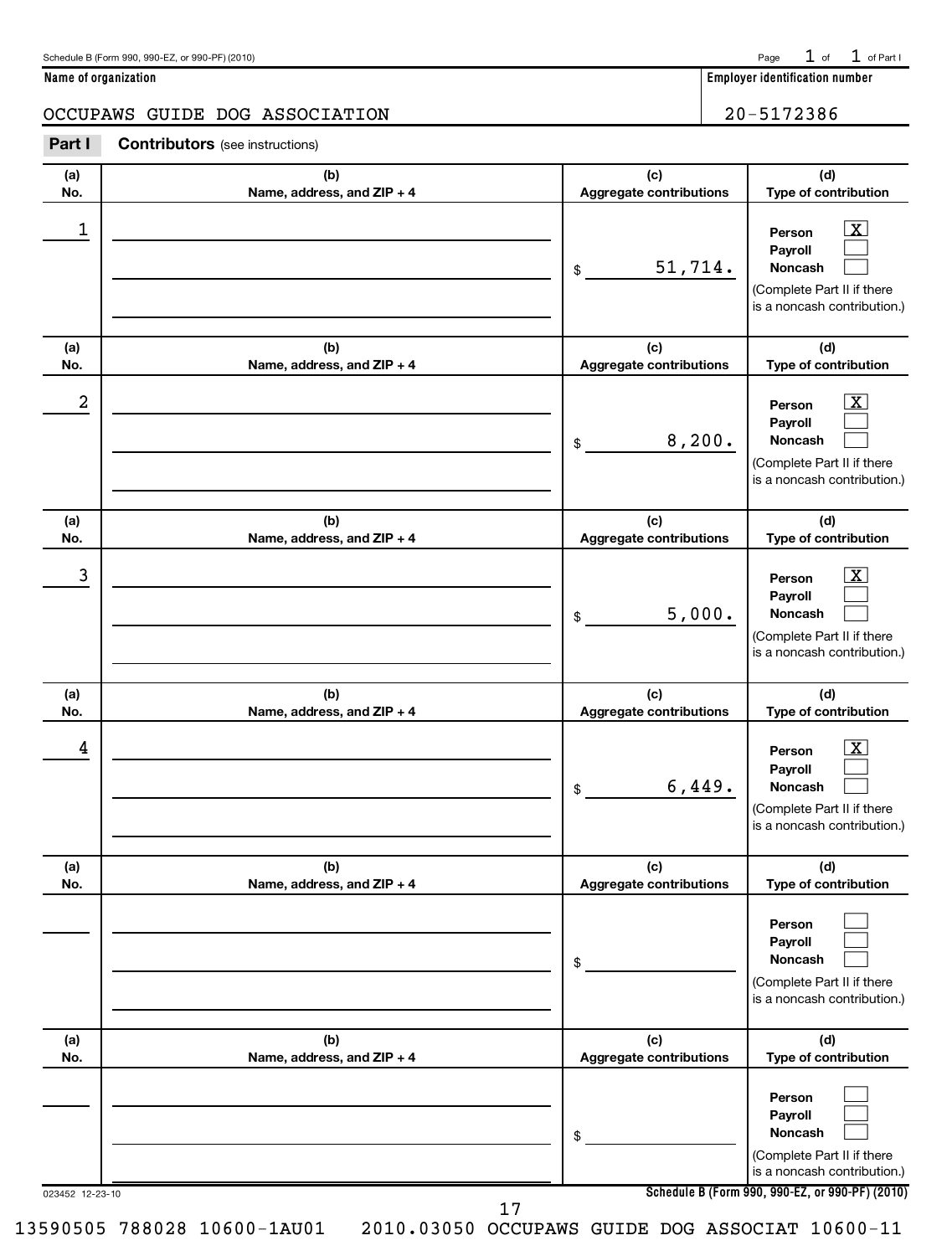| Schedule B (Form 990, 990-EZ, or 990-PF) (2010) | Page | nt | of Part II |
|-------------------------------------------------|------|----|------------|
|-------------------------------------------------|------|----|------------|

**Name of organization Employer identification number**

# OCCUPAWS GUIDE DOG ASSOCIATION 20-5172386

| Part II                      | <b>Noncash Property</b> (see instructions)   |                                                |                                                 |
|------------------------------|----------------------------------------------|------------------------------------------------|-------------------------------------------------|
| (a)<br>No.<br>from<br>Part I | (b)<br>Description of noncash property given | (c)<br>FMV (or estimate)<br>(see instructions) | (d)<br>Date received                            |
|                              |                                              |                                                |                                                 |
|                              |                                              | $\frac{1}{2}$                                  |                                                 |
| (a)<br>No.<br>from<br>Part I | (b)<br>Description of noncash property given | (c)<br>FMV (or estimate)<br>(see instructions) | (d)<br>Date received                            |
|                              |                                              | $\frac{1}{2}$                                  |                                                 |
| (a)<br>No.<br>from<br>Part I | (b)<br>Description of noncash property given | (c)<br>FMV (or estimate)<br>(see instructions) | (d)<br>Date received                            |
|                              |                                              | \$                                             |                                                 |
| (a)<br>No.<br>from<br>Part I | (b)<br>Description of noncash property given | (c)<br>FMV (or estimate)<br>(see instructions) | (d)<br>Date received                            |
|                              |                                              | \$                                             |                                                 |
| (a)<br>No.<br>from<br>Part I | (b)<br>Description of noncash property given | (c)<br>FMV (or estimate)<br>(see instructions) | (d)<br>Date received                            |
|                              |                                              | \$                                             |                                                 |
| (a)<br>No.<br>from<br>Part I | (b)<br>Description of noncash property given | (c)<br>FMV (or estimate)<br>(see instructions) | (d)<br>Date received                            |
|                              |                                              | \$                                             |                                                 |
| 023453 12-23-10              | 18                                           |                                                | Schedule B (Form 990, 990-EZ, or 990-PF) (2010) |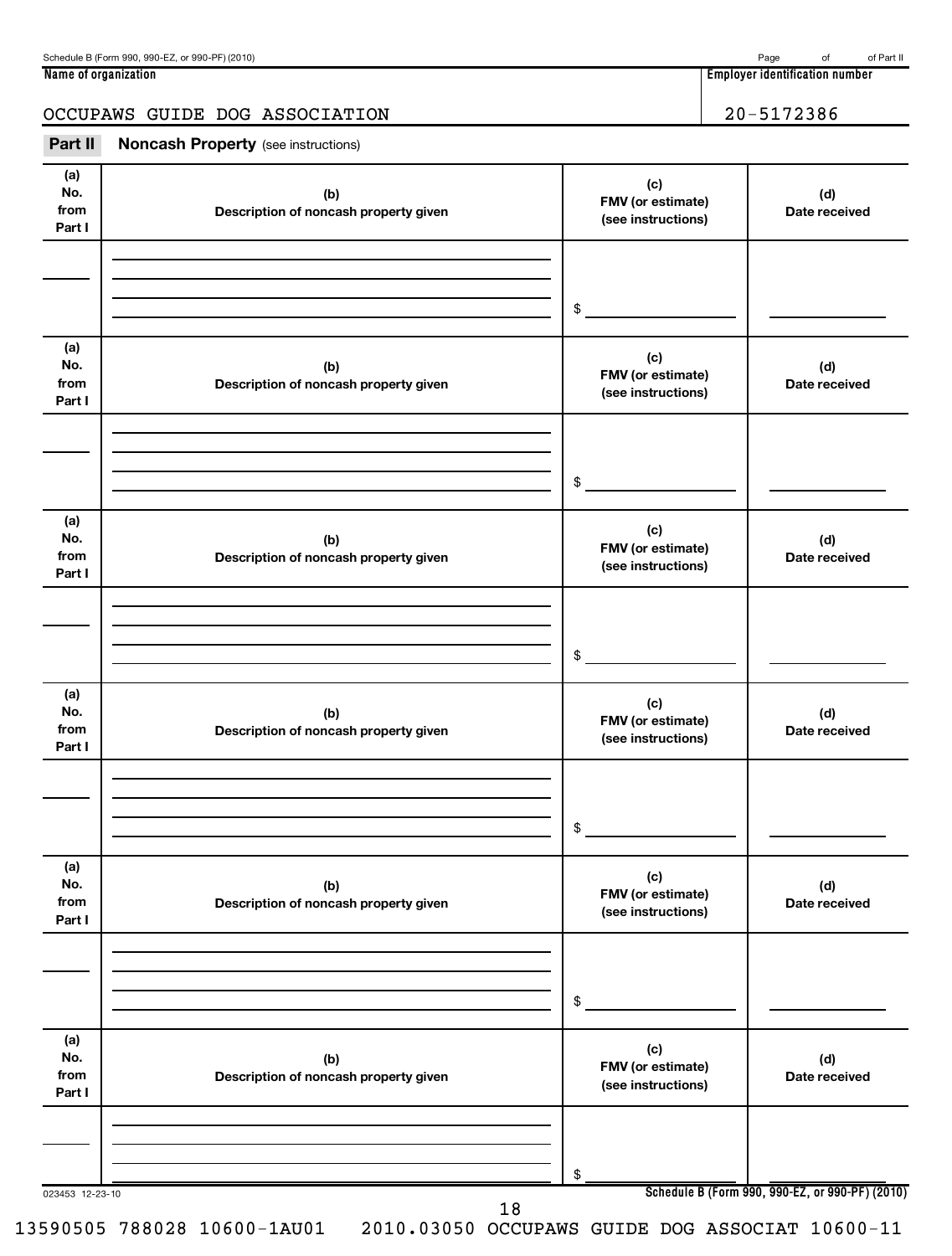| Name of organization | 1 1 1 1<br>Emplover<br>r identification number. |
|----------------------|-------------------------------------------------|

| Part III                  | OCCUPAWS GUIDE DOG ASSOCIATION<br>Part III, enter the total of exclusively religious, charitable, etc., contributions of<br>\$1,000 or less for the year. (Enter this information once. See instructions.) > \$ |                      | 20-5172386<br>Exclusively religious, charitable, etc., individual contributions to section 501(c)(7), (8), or (10) organizations aggregating<br>more than \$1,000 for the year. Complete columns (a) through (e) and the following line entry. For organizations completing |
|---------------------------|-----------------------------------------------------------------------------------------------------------------------------------------------------------------------------------------------------------------|----------------------|-----------------------------------------------------------------------------------------------------------------------------------------------------------------------------------------------------------------------------------------------------------------------------|
| (a) No.<br>from<br>Part I | (b) Purpose of gift                                                                                                                                                                                             | (c) Use of gift      | (d) Description of how gift is held                                                                                                                                                                                                                                         |
|                           | Transferee's name, address, and $ZIP + 4$                                                                                                                                                                       | (e) Transfer of gift | Relationship of transferor to transferee                                                                                                                                                                                                                                    |
| (a) No.                   |                                                                                                                                                                                                                 |                      |                                                                                                                                                                                                                                                                             |
| from<br>Part I            | (b) Purpose of gift                                                                                                                                                                                             | (c) Use of gift      | (d) Description of how gift is held                                                                                                                                                                                                                                         |
|                           | Transferee's name, address, and ZIP + 4                                                                                                                                                                         | (e) Transfer of gift | Relationship of transferor to transferee                                                                                                                                                                                                                                    |
| (a) No.<br>from<br>Part I | (b) Purpose of gift                                                                                                                                                                                             | (c) Use of gift      | (d) Description of how gift is held                                                                                                                                                                                                                                         |
|                           | Transferee's name, address, and ZIP + 4                                                                                                                                                                         | (e) Transfer of gift | Relationship of transferor to transferee                                                                                                                                                                                                                                    |
| (a) No.<br>from<br>Part I | (b) Purpose of gift                                                                                                                                                                                             | (c) Use of gift      | (d) Description of how gift is held                                                                                                                                                                                                                                         |
|                           | Transferee's name, address, and ZIP + 4                                                                                                                                                                         | (e) Transfer of gift | Relationship of transferor to transferee                                                                                                                                                                                                                                    |
| 023454 12-23-10           |                                                                                                                                                                                                                 |                      | Schedule B (Form 990, 990-EZ, or 990-PF) (2010)                                                                                                                                                                                                                             |

19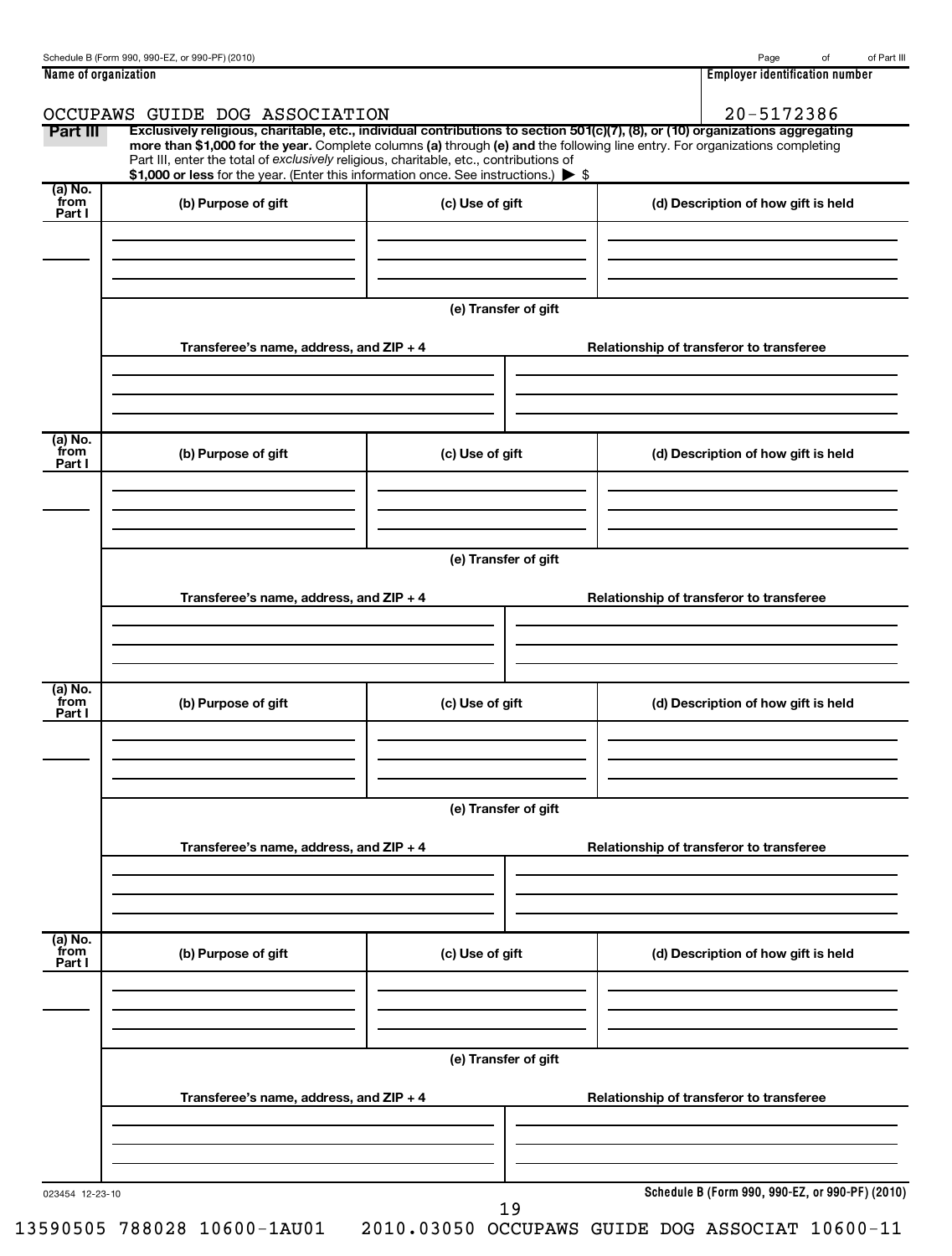| <b>SCHEDULE G</b> |
|-------------------|
|-------------------|

| (Form 990 or 990-EZ) |  |  |  |  |
|----------------------|--|--|--|--|
|----------------------|--|--|--|--|

Department of the Treasury Internal Revenue Service

# **Supplemental Information Regarding Fundraising or Gaming Activities**

**Complete if the organization answered "Yes" to Form 990, Part IV, lines 17, 18, or 19, or if the organization entered more than \$15,000 on Form 990-EZ, line 6a. | Attach to Form 990 or Form 990-EZ. | See separate instructions.**

**Open To Public Inspection**

**Employer identification number**

OMB No. 1545-0047

| 20-5172386<br>OCCUPAWS GUIDE DOG ASSOCIATION                                                                                                                                                                                                                                                                                                                                                                                                                                                                                                                                                                                                                                                                                                                                                                                              |               |                                                                            |    |                                      |                                                                            |                                                         |  |
|-------------------------------------------------------------------------------------------------------------------------------------------------------------------------------------------------------------------------------------------------------------------------------------------------------------------------------------------------------------------------------------------------------------------------------------------------------------------------------------------------------------------------------------------------------------------------------------------------------------------------------------------------------------------------------------------------------------------------------------------------------------------------------------------------------------------------------------------|---------------|----------------------------------------------------------------------------|----|--------------------------------------|----------------------------------------------------------------------------|---------------------------------------------------------|--|
| Fundraising Activities. Complete if the organization answered "Yes" to Form 990, Part IV, line 17. Form 990-EZ filers are not<br>Part I<br>required to complete this part.                                                                                                                                                                                                                                                                                                                                                                                                                                                                                                                                                                                                                                                                |               |                                                                            |    |                                      |                                                                            |                                                         |  |
| 1 Indicate whether the organization raised funds through any of the following activities. Check all that apply.<br>Mail solicitations<br>Solicitation of non-government grants<br>e<br>a<br>Solicitation of government grants<br>Internet and email solicitations<br>f<br>b<br>Special fundraising events<br>Phone solicitations<br>C<br>g<br>In-person solicitations<br>d<br>2 a Did the organization have a written or oral agreement with any individual (including officers, directors, trustees or<br>key employees listed in Form 990, Part VII) or entity in connection with professional fundraising services?<br>Yes<br><b>No</b><br>b If "Yes," list the ten highest paid individuals or entities (fundraisers) pursuant to agreements under which the fundraiser is to be<br>compensated at least \$5,000 by the organization. |               |                                                                            |    |                                      |                                                                            |                                                         |  |
| (i) Name and address of individual<br>or entity (fundraiser)                                                                                                                                                                                                                                                                                                                                                                                                                                                                                                                                                                                                                                                                                                                                                                              | (ii) Activity | (iii) Did<br>fundraiser<br>have custody<br>or control of<br>contributions? |    | (iv) Gross receipts<br>from activity | (v) Amount paid<br>to (or retained by)<br>fundraiser<br>listed in col. (i) | (vi) Amount paid<br>to (or retained by)<br>organization |  |
|                                                                                                                                                                                                                                                                                                                                                                                                                                                                                                                                                                                                                                                                                                                                                                                                                                           |               | Yes                                                                        | No |                                      |                                                                            |                                                         |  |
|                                                                                                                                                                                                                                                                                                                                                                                                                                                                                                                                                                                                                                                                                                                                                                                                                                           |               |                                                                            |    |                                      |                                                                            |                                                         |  |
|                                                                                                                                                                                                                                                                                                                                                                                                                                                                                                                                                                                                                                                                                                                                                                                                                                           |               |                                                                            |    |                                      |                                                                            |                                                         |  |
|                                                                                                                                                                                                                                                                                                                                                                                                                                                                                                                                                                                                                                                                                                                                                                                                                                           |               |                                                                            |    |                                      |                                                                            |                                                         |  |
|                                                                                                                                                                                                                                                                                                                                                                                                                                                                                                                                                                                                                                                                                                                                                                                                                                           |               |                                                                            |    |                                      |                                                                            |                                                         |  |
|                                                                                                                                                                                                                                                                                                                                                                                                                                                                                                                                                                                                                                                                                                                                                                                                                                           |               |                                                                            |    |                                      |                                                                            |                                                         |  |
|                                                                                                                                                                                                                                                                                                                                                                                                                                                                                                                                                                                                                                                                                                                                                                                                                                           |               |                                                                            |    |                                      |                                                                            |                                                         |  |
|                                                                                                                                                                                                                                                                                                                                                                                                                                                                                                                                                                                                                                                                                                                                                                                                                                           |               |                                                                            |    |                                      |                                                                            |                                                         |  |
|                                                                                                                                                                                                                                                                                                                                                                                                                                                                                                                                                                                                                                                                                                                                                                                                                                           |               |                                                                            |    |                                      |                                                                            |                                                         |  |
|                                                                                                                                                                                                                                                                                                                                                                                                                                                                                                                                                                                                                                                                                                                                                                                                                                           |               |                                                                            |    |                                      |                                                                            |                                                         |  |
|                                                                                                                                                                                                                                                                                                                                                                                                                                                                                                                                                                                                                                                                                                                                                                                                                                           |               |                                                                            |    |                                      |                                                                            |                                                         |  |
| 3 List all states in which the organization is registered or licensed to solicit contributions or has been notified it is exempt from registration<br>or licensing.                                                                                                                                                                                                                                                                                                                                                                                                                                                                                                                                                                                                                                                                       |               |                                                                            |    |                                      |                                                                            |                                                         |  |
|                                                                                                                                                                                                                                                                                                                                                                                                                                                                                                                                                                                                                                                                                                                                                                                                                                           |               |                                                                            |    |                                      |                                                                            |                                                         |  |
|                                                                                                                                                                                                                                                                                                                                                                                                                                                                                                                                                                                                                                                                                                                                                                                                                                           |               |                                                                            |    |                                      |                                                                            |                                                         |  |
|                                                                                                                                                                                                                                                                                                                                                                                                                                                                                                                                                                                                                                                                                                                                                                                                                                           |               |                                                                            |    |                                      |                                                                            |                                                         |  |
|                                                                                                                                                                                                                                                                                                                                                                                                                                                                                                                                                                                                                                                                                                                                                                                                                                           |               |                                                                            |    |                                      |                                                                            |                                                         |  |
|                                                                                                                                                                                                                                                                                                                                                                                                                                                                                                                                                                                                                                                                                                                                                                                                                                           |               |                                                                            |    |                                      |                                                                            |                                                         |  |
|                                                                                                                                                                                                                                                                                                                                                                                                                                                                                                                                                                                                                                                                                                                                                                                                                                           |               |                                                                            |    |                                      |                                                                            |                                                         |  |
|                                                                                                                                                                                                                                                                                                                                                                                                                                                                                                                                                                                                                                                                                                                                                                                                                                           |               |                                                                            |    |                                      |                                                                            |                                                         |  |

**Paperwork Reduction Act Notice, see the Instructions for Form 990 or 990-EZ.** LHA

**Schedule G (Form 990 or 990-EZ) 2010**

032081 01-13-11

20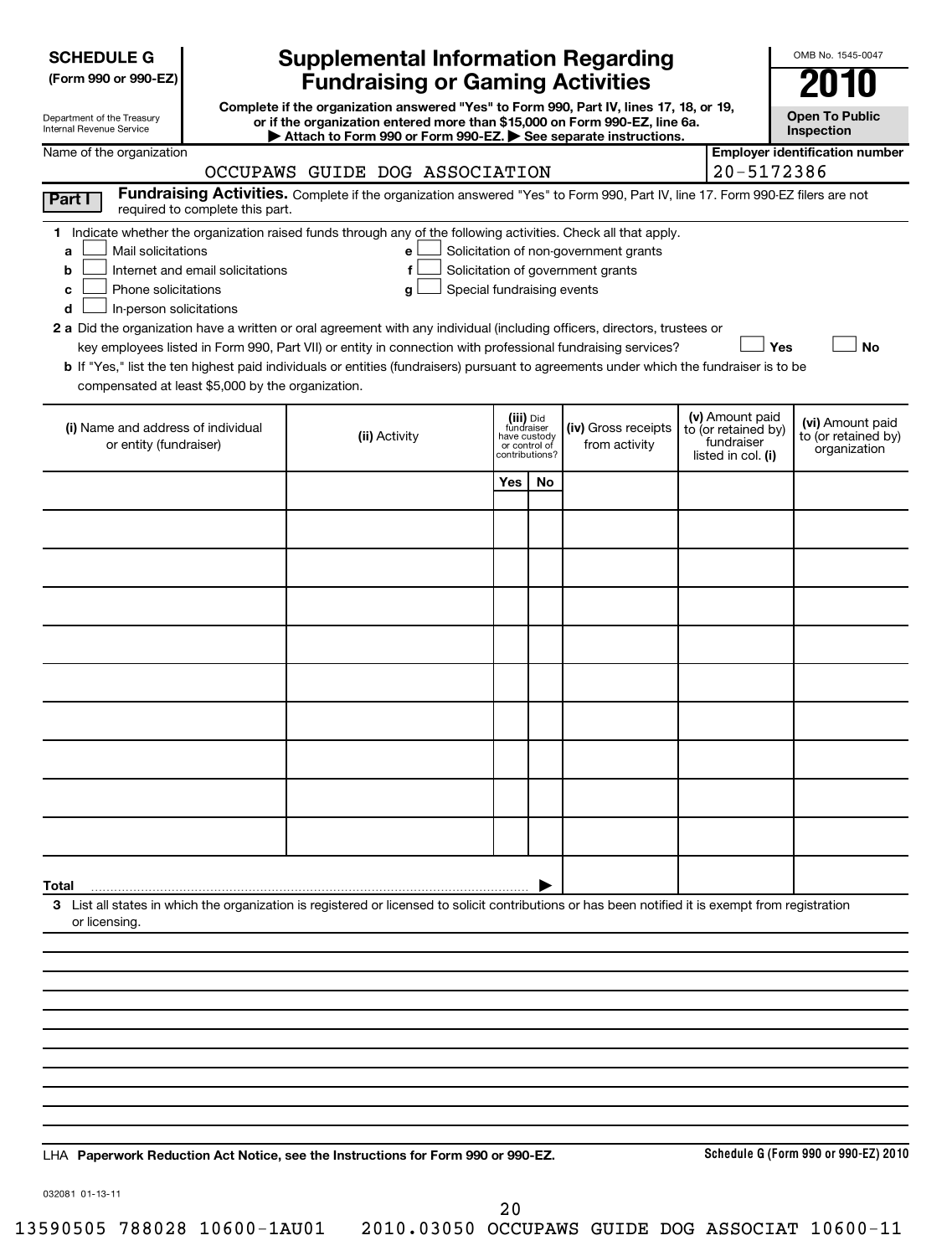Part II | Fundraising Events. Complete if the organization answered "Yes" to Form 990, Part IV, line 18, or reported more than \$15,000

|                        |    | of fundraising event contributions and gross income on Form 990-EZ, lines 1 and 6b. List events with gross receipts greater than \$5,000. |                |                         |                  |                                      |
|------------------------|----|-------------------------------------------------------------------------------------------------------------------------------------------|----------------|-------------------------|------------------|--------------------------------------|
|                        |    |                                                                                                                                           | (a) Event $#1$ | (b) Event #2            | (c) Other events | (d) Total events                     |
|                        |    |                                                                                                                                           |                |                         |                  | (add col. (a) through                |
|                        |    | DUCK RACE<br>DOG WALK                                                                                                                     |                |                         | 5                | col. (c))                            |
| Revenue                |    |                                                                                                                                           | (event type)   | (event type)            | (total number)   |                                      |
|                        | 1. |                                                                                                                                           | 9,590.         | 7,296.                  | 20,549.          | 37,435.                              |
|                        |    | 2 Less: Charitable contributions                                                                                                          | 1,399.         | 4,539.                  | 11,612.          | 17,550.                              |
|                        | 3  | Gross income (line 1 minus line 2)                                                                                                        | 8,191.         | 2,757.                  | 8,937.           | 19,885.                              |
|                        |    |                                                                                                                                           | 500.           |                         |                  | 500.                                 |
|                        | 5  |                                                                                                                                           | 500.           | 2,000.                  | 8,920.           | 11,420.                              |
| <b>Direct Expenses</b> | 6  |                                                                                                                                           |                |                         |                  |                                      |
|                        | 7  |                                                                                                                                           |                | 750.                    | 1,909.           | 2,659.                               |
|                        | 8  |                                                                                                                                           |                |                         |                  |                                      |
|                        | 9  |                                                                                                                                           | 1,078.         | 411.                    | 3,537.           | 5,026.                               |
|                        | 10 | Direct expense summary. Add lines 4 through 9 in column (d)                                                                               |                |                         |                  | 19,605,<br>280.                      |
|                        |    |                                                                                                                                           |                |                         |                  |                                      |
| Part III               |    | Gaming. Complete if the organization answered "Yes" to Form 990, Part IV, line 19, or reported more than                                  |                |                         |                  |                                      |
|                        |    | \$15,000 on Form 990-EZ, line 6a.                                                                                                         |                | (b) Pull tabs/instant   |                  | (d) Total gaming (add                |
| Revenue                |    |                                                                                                                                           | (a) Bingo      | bingo/progressive bingo | (c) Other gaming | col. (a) through col. (c))           |
|                        | 1. |                                                                                                                                           |                |                         |                  |                                      |
|                        |    |                                                                                                                                           |                |                         |                  |                                      |
| Direct Expenses        | 3  |                                                                                                                                           |                |                         |                  |                                      |
|                        | 4  |                                                                                                                                           |                |                         |                  |                                      |
|                        | 5  |                                                                                                                                           |                |                         |                  |                                      |
|                        |    | 6 Volunteer labor                                                                                                                         | Yes<br>%<br>No | Yes<br>%<br>No          | Yes<br>%<br>No   |                                      |
|                        | 7  | Direct expense summary. Add lines 2 through 5 in column (d)                                                                               |                |                         |                  |                                      |
|                        |    |                                                                                                                                           |                |                         |                  |                                      |
|                        |    | 9 Enter the state(s) in which the organization operates gaming activities:                                                                |                |                         |                  | Yes<br>No                            |
| Yes                    |    |                                                                                                                                           |                |                         |                  |                                      |
|                        |    |                                                                                                                                           |                |                         |                  |                                      |
|                        |    | 032082 01-13-11                                                                                                                           |                |                         |                  | Schedule G (Form 990 or 990-EZ) 2010 |
|                        |    |                                                                                                                                           |                |                         |                  |                                      |

21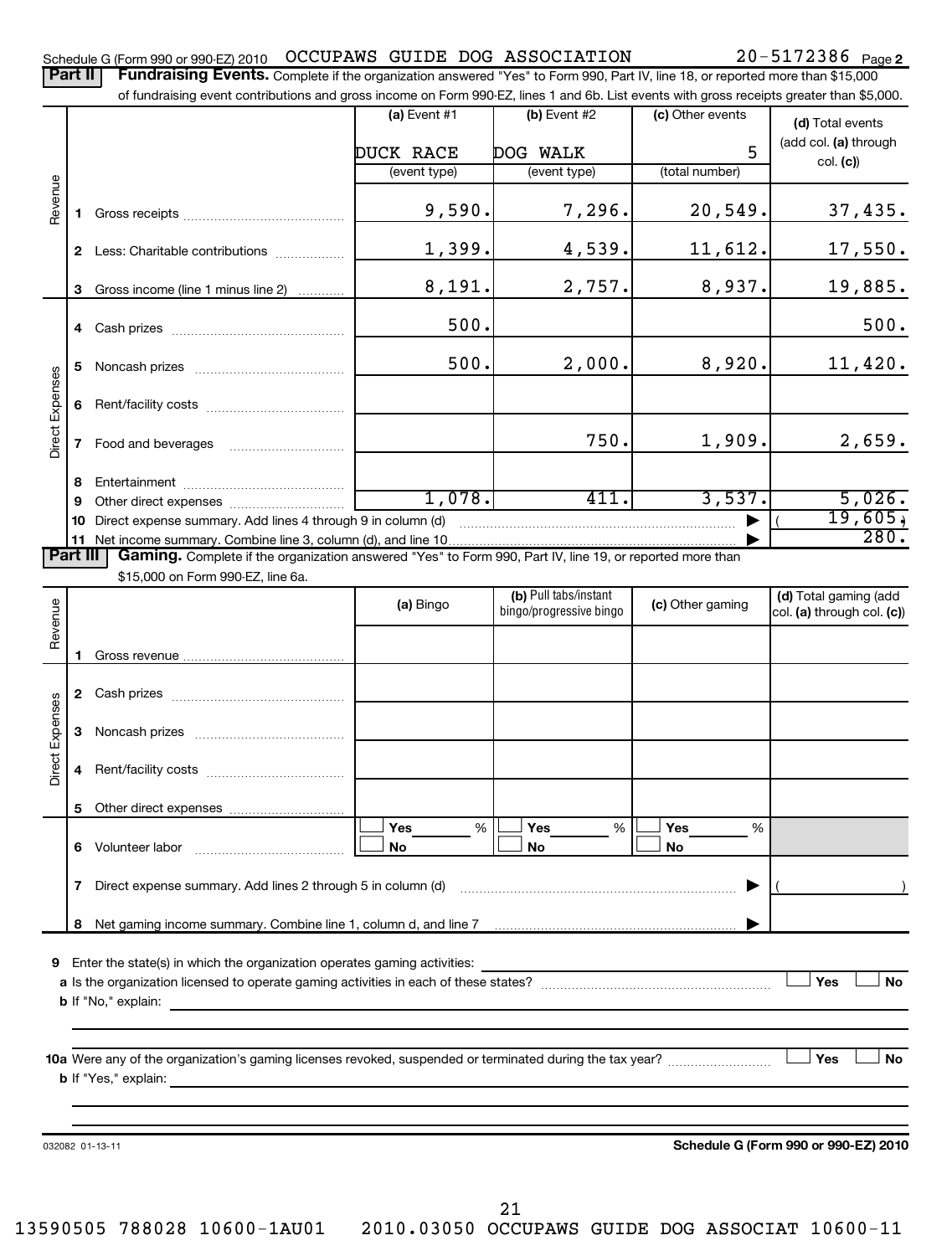|     | 20-5172386 Page 3<br>Schedule G (Form 990 or 990-EZ) 2010  OCCUPAWS  GUIDE  DOG  ASSOCIATION                                                                                                                                                 |     |     |           |
|-----|----------------------------------------------------------------------------------------------------------------------------------------------------------------------------------------------------------------------------------------------|-----|-----|-----------|
|     |                                                                                                                                                                                                                                              |     | Yes | <b>No</b> |
|     | 12 Is the organization a grantor, beneficiary or trustee of a trust or a member of a partnership or other entity formed                                                                                                                      |     |     |           |
|     |                                                                                                                                                                                                                                              |     | Yes | <b>No</b> |
|     | 13 Indicate the percentage of gaming activity operated in:                                                                                                                                                                                   |     |     |           |
|     |                                                                                                                                                                                                                                              |     |     |           |
|     |                                                                                                                                                                                                                                              | 13b |     |           |
|     | 14 Enter the name and address of the person who prepares the organization's gaming/special events books and records:                                                                                                                         |     |     |           |
|     | Name <b>Decision and Contract Contract Contract Contract Contract Contract Contract Contract Contract Contract Contract Contract Contract Contract Contract Contract Contract Contract Contract Contract Contract Contract Contr</b>         |     |     |           |
|     |                                                                                                                                                                                                                                              |     |     |           |
|     | 15a Does the organization have a contract with a third party from whom the organization receives gaming revenue?                                                                                                                             |     | Yes | <b>No</b> |
|     |                                                                                                                                                                                                                                              |     |     |           |
|     | of gaming revenue retained by the third party $\triangleright$ \$ __________________.                                                                                                                                                        |     |     |           |
|     | c If "Yes," enter name and address of the third party:                                                                                                                                                                                       |     |     |           |
|     |                                                                                                                                                                                                                                              |     |     |           |
|     |                                                                                                                                                                                                                                              |     |     |           |
|     | Address > the contract of the contract of the contract of the contract of the contract of the contract of the contract of the contract of the contract of the contract of the contract of the contract of the contract of the                |     |     |           |
| 16. | Gaming manager information:                                                                                                                                                                                                                  |     |     |           |
|     |                                                                                                                                                                                                                                              |     |     |           |
|     | Gaming manager compensation > \$                                                                                                                                                                                                             |     |     |           |
|     |                                                                                                                                                                                                                                              |     |     |           |
|     |                                                                                                                                                                                                                                              |     |     |           |
|     | Director/officer<br>Employee<br>Independent contractor                                                                                                                                                                                       |     |     |           |
|     | 17 Mandatory distributions:                                                                                                                                                                                                                  |     |     |           |
|     | a Is the organization required under state law to make charitable distributions from the gaming proceeds to                                                                                                                                  |     |     |           |
|     | retain the state gaming license? $\Box$ No                                                                                                                                                                                                   |     |     |           |
|     | b Enter the amount of distributions required under state law to be distributed to other exempt organizations or spent in the                                                                                                                 |     |     |           |
|     | organization's own exempt activities during the tax year $\triangleright$ \$<br><b>Part IV</b><br>Supplemental Information. Complete this part to provide the explanations required by Part I, line 2b, columns (iii) and (v), and Part III, |     |     |           |
|     | lines 9, 9b, 10b, 15b, 15c, 16, and 17b, as applicable. Also complete this part to provide any additional information (see instructions).                                                                                                    |     |     |           |
|     |                                                                                                                                                                                                                                              |     |     |           |
|     |                                                                                                                                                                                                                                              |     |     |           |
|     |                                                                                                                                                                                                                                              |     |     |           |
|     |                                                                                                                                                                                                                                              |     |     |           |
|     |                                                                                                                                                                                                                                              |     |     |           |
|     |                                                                                                                                                                                                                                              |     |     |           |
|     |                                                                                                                                                                                                                                              |     |     |           |
|     |                                                                                                                                                                                                                                              |     |     |           |
|     |                                                                                                                                                                                                                                              |     |     |           |
|     | Schedule G (Form 990 or 990-EZ) 2010<br>032083 01-13-11                                                                                                                                                                                      |     |     |           |
|     | 22                                                                                                                                                                                                                                           |     |     |           |
|     | 13590505 788028 10600-1AU01<br>2010.03050 OCCUPAWS GUIDE DOG ASSOCIAT 10600-11                                                                                                                                                               |     |     |           |